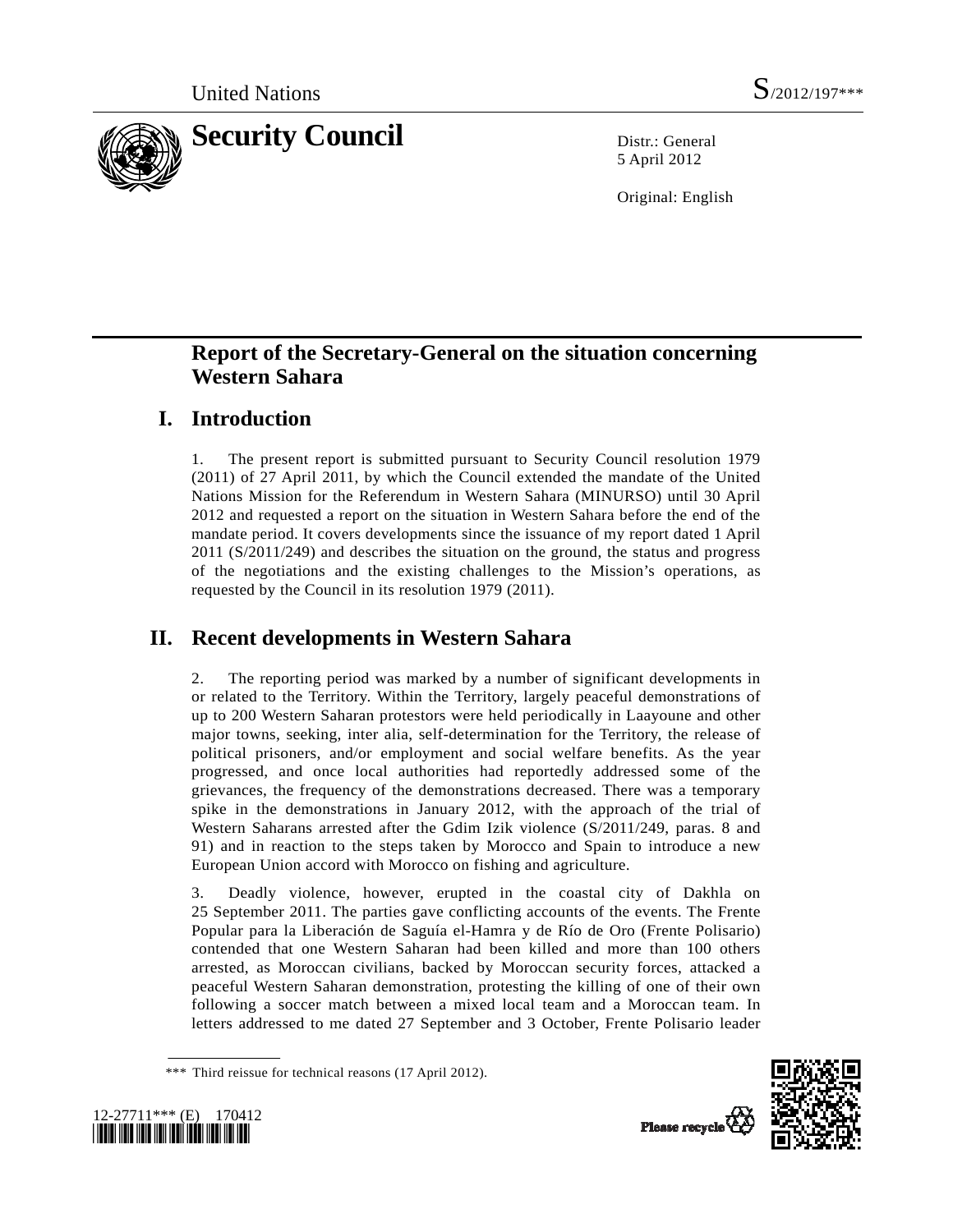Mohamed Abdelaziz called for the protection of the Western Saharans and the release of those allegedly arrested by Moroccan security forces after the incident.

4. In contrast, in a statement delivered on 30 September 2011, the Moroccan Minister of the Interior stated that seven people, including two police officers, and three civilians who had been run over by a vehicle driven by known criminals, had been killed in the Dakhla clashes. The Government reported that it was treating the incident as hooliganism, although other motives were not precluded, among them community tensions, disputes over the distribution of Government assistance and subsidies and competition for employment in the rapidly developing local economy of the city.

5. As tensions mounted, my Special Representative for Western Sahara, Hany Abdel-Aziz, visited Dakhla from 25 to 27 September and met with a range of officials and tribal leaders. Subsequently, the Mission temporarily deployed a political affairs officer to the area in November to assess the situation after the incident.

6. King Mohammed VI appointed a consultative commission to draft a new constitution for Morocco, which was endorsed by a public referendum on 1 July 2011. The text contains provisions related to "regionalization" for the provinces, including Western Sahara, and to the Moroccan autonomy plan for Western Sahara. The referendum was followed by legislative elections on 25 November and the formation of a new government headed by Prime Minister Abdelilah Benkirane. The polls for the referendum and for the legislative elections were also held in the Territory west of the berm, although their legality has not been determined. As it had done in relation to the 2007 Moroccan parliamentary elections held in the Territory (S/2007/619, para. 3), Frente Polisario condemned the inclusion of Western Sahara in the ballots, which were nonetheless conducted in peaceful conditions. In addition to the referendum and the elections, Morocco celebrated the twelfth anniversary of the King's enthronement in July and the thirty-sixth anniversary of the "Green March" in November. On both occasions, the King spoke in favour of regionalization and the autonomy plan for Western Sahara and pledged to work for the return of the refugees in Tindouf, Algeria. He reiterated Morocco's readiness to achieve a solution to the conflict within the framework of the Kingdom's national unity and territorial integrity.

7. Frente Polisario held its 13th General Peoples' Congress in December 2011, followed by the formation of a new government and, in mid-February, "Saharan Arab Democratic Republic" legislative elections. Frente Polisario leader Mohamed Abdelaziz was re-elected as head of the movement. The Congress approved a number of structural governance changes to expand participation, and representatives from the part of the Territory controlled by Morocco participated for the first time since the 1991 Congress. Frente Polisario leaders maintained the requirement for a referendum on self-determination and independence for Western Sahara throughout the proceedings. Participants, particularly the younger generation, called for the adoption of further reforms, including new approaches to change the status quo. Youth groups also demonstrated in Tindouf in late 2011 and March 2012, calling on Frente Polisario leader Abdelaziz for party reforms. Prior to the Congress, the national secretariat of Frente Polisario convened in August to discuss a range of organizational, policy and regional matters. During the reporting period, Frente Polisario also commemorated the thirty-sixth anniversaries of the "National unity" declaration and of the "Saharan Arab Democratic Republic", and the first anniversary of the Gdim Izik camp events.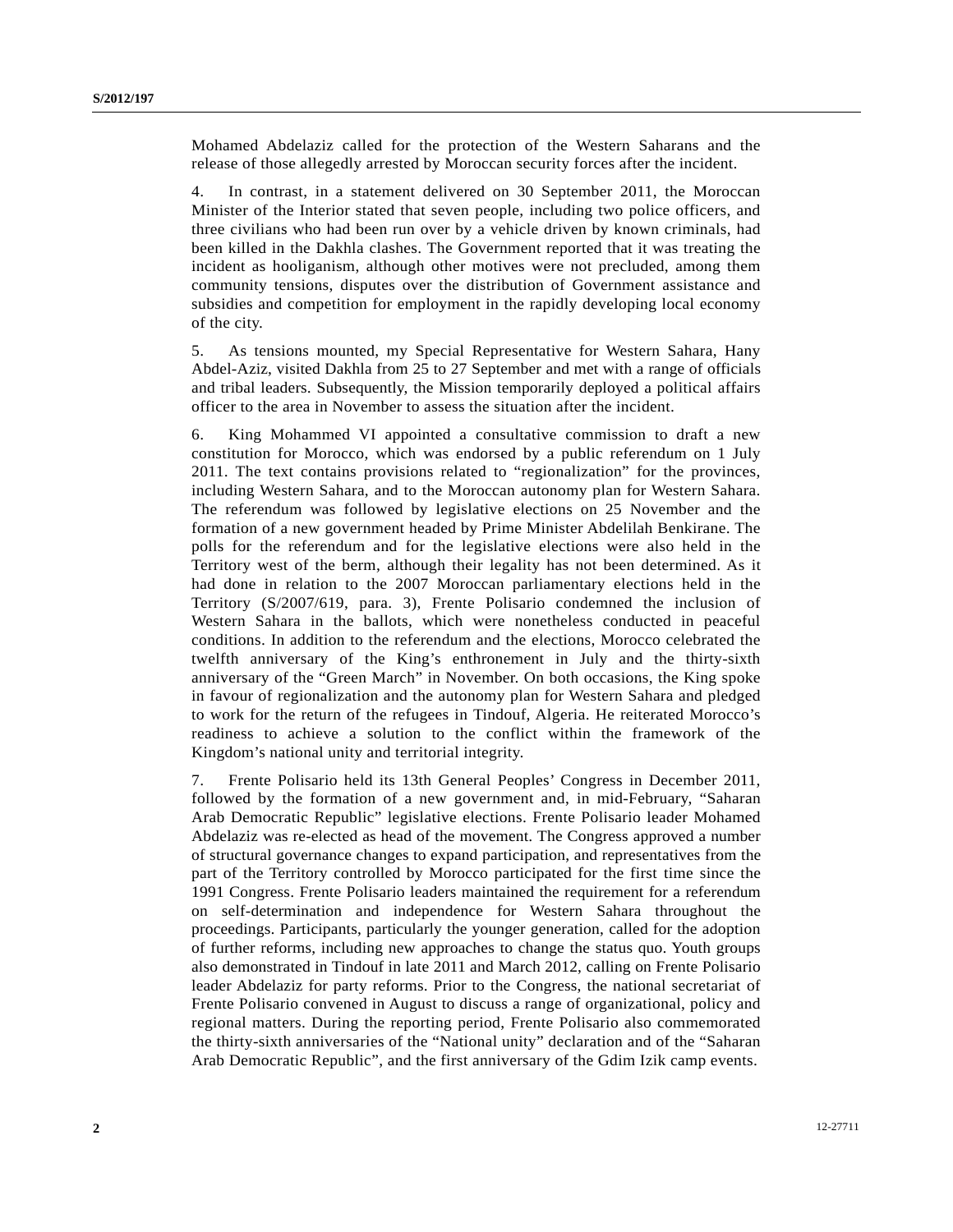8. On 14 December, the European Parliament rejected the extension of the 2007 European Union-Moroccan Fisheries Partnership Agreement. The Agreement had been extended on 13 July, with a new clause requiring Morocco to provide proof that Western Sahara benefited from the fishing proceeds. The comments of the Rapporteur of the Parliament's Committee on Fisheries indicated that there were disputed legal issues with regard to Western Sahara. In the case of the Agreement, the issue at hand concerned whether or not the Agreement directly benefited the Western Saharan people. The opinion of the European Parliament's Committee on Development cited similar concerns and referred to the 2002 advisory opinion of the United Nations Legal Counsel (S/2002/161) in suggesting that any exploration or exploitation activities in Western Sahara could proceed only if they were to benefit the people of Western Sahara and be according to their wishes. In February 2012, the European Parliament gave its consent to concluding an agreement concerning reciprocal liberalization measures on agricultural and fishery products and adopted a related resolution, which called for the European Commission to ensure that the agreement was fully consistent with international law and benefited all the local population groups affected. Frente Polisario leader Abdelaziz condemned the agreement in a letter addressed to me on 25 February, further to his previous letters urging exclusion of Western Saharan waters from the accord.

# **III. Activities of my Personal Envoy**

9. The period under review witnessed developments in the region related to the emergence of the Arab Spring. Triggered by unrest linked to unemployment, poverty and corruption, the movement expanded into wider claims for respect for human rights and the rule of law. Within this context, the parties to the Western Saharan conflict, as well as the neighbouring States, experienced important political developments of their own, with potential but uncertain effects on the negotiating process.

10. By the end of the three rounds of informal talks held between March 2011 and March 2012, the parties had reaffirmed their strong commitment to the negotiating process, agreed to continue discussing specific subjects of mutual interest, such as natural resources and demining, and had taken steps to implement prior agreements on confidence-building measures and to explore new ones. However, on the core issues concerning the future status of Western Sahara and the means by which the self-determination of the people of Western Sahara was to occur, no progress was registered. The parties continued to maintain what my Personal Envoy had previously characterized as "unyielding adherence to mutually exclusive positions". In short, they continued to demonstrate the political will to meet at regular intervals and to engage on subsidiary issues, but had yet to demonstrate the political will to break the stalemate.

#### **A. Seventh round of informal talks**

11. From 5 to 7 June 2011, the parties met for a seventh round of informal talks at the Greentree Estate in Manhasset, New York. The purpose of the meeting was to review and exchange views on the guidance provided by the Security Council in its resolution 1979 (2011), to encourage the parties to deepen their discussion of their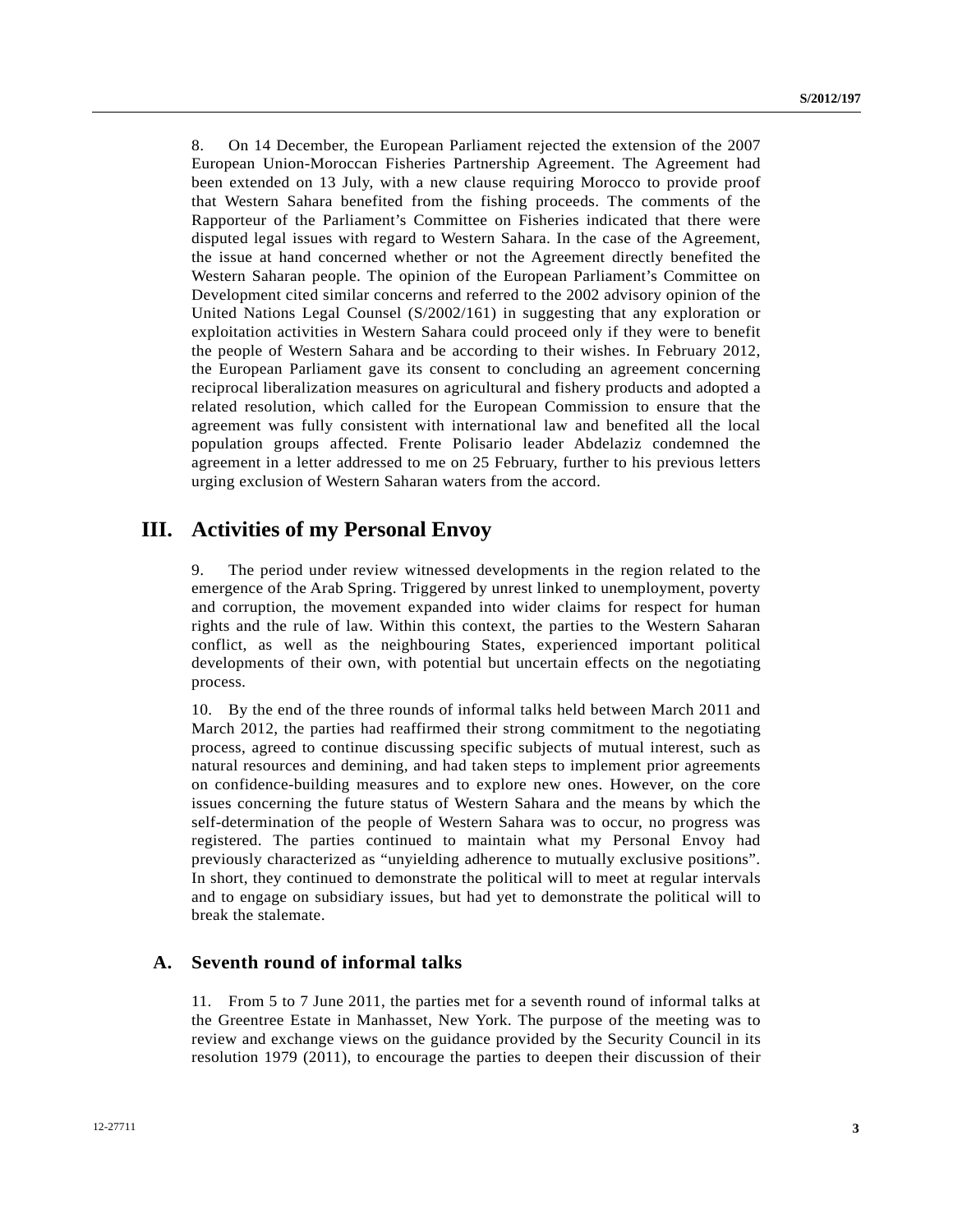respective proposals, to expand their exploration of innovative approaches and discrete topics for discussion and to examine the ideas put forth in paragraph 120 of my report (S/2011/249).

12. As in previous informal meetings, the parties again discussed their two proposals, but it was once again clear that neither party was prepared to accept the proposal of the other. However, for the first time, the parties engaged in exchanges on the mechanism for self-determination of the Western Saharan people. They also began discussing demining and requested the assistance of the United Nations Secretariat in proposing a framework for reflection for future exchanges on natural resources.

13. While both parties have emphasized their full commitment to the search for a solution, it has become clear that a lack of trust continues to haunt the negotiating process and that each party harbours deep suspicions of the other. The Moroccan delegation has expressed concern that Frente Polisario was attempting to steer the talks back to the previous peace plan put forth by former Personal Envoy James Baker, instead of embracing Morocco's autonomy proposal. The Frente Polisario delegation has voiced concern that Morocco was exploiting the pursuit of innovative approaches and discrete subjects for discussion in order to divert the talks from the examination of the two proposals put forth in April 2007 and to present the international community with the appearance of progress.

### **B. Eighth round of informal talks**

14. The parties held an eighth round of informal talks from 19 to 21 July 2011, also at the Greentree Estate, to re-examine their two proposals and to discuss one or more of the innovative approaches or discrete subjects previously agreed. There was no breakthrough in substance since the parties maintained their respective positions. However, agreement was reached on holding an expert-level meeting in Geneva on natural resources and to begin building a common database of existing natural resources and how they are being exploited.

15. During the eighth informal meeting, Morocco indicated that, because of its upcoming elections and the resulting formation of a new government, it would not be able to attend another round of talks or receive my Personal Envoy until January 2012. Frente Polisario indicated its readiness to meet later in 2011 but was unavailable in either December 2011 or most of January 2012 because of its annual Congress and internal elections. My Personal Envoy therefore proposed that a new round of talks be held from 11 to 13 February 2012. However, competing demands on the heads of the delegations of both parties and the neighbouring States required a further postponement. After consultations with all concerned, a new round of informal talks was scheduled to be held from 11 to 13 March 2012 at the Greentree Estate (paras. 22-25).

### **C. Visits to the capitals of the members States of the Group of Friends of Western Sahara**

16. During the hiatus between the informal meetings, my Personal Envoy visited the capitals of the members States of the Group of Friends of Western Sahara and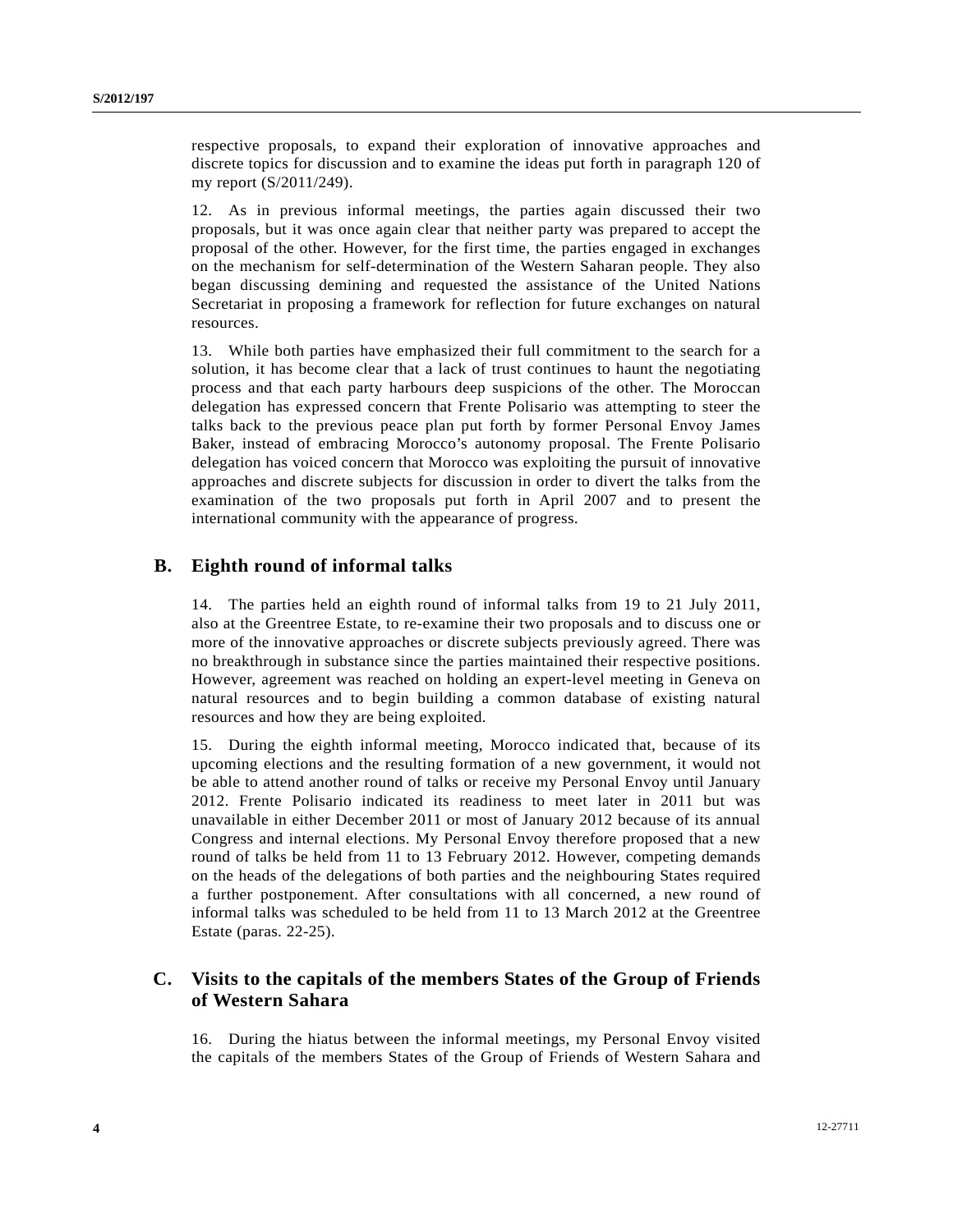held several bilateral meetings with the parties and the neighbouring States. From 3 to 8 November 2011, he visited Madrid, Paris and Moscow, having earlier consulted with senior officials in Washington, D.C., on 14 October 2011. He visited London on 15 December 2011 to complete the visits to the capitals. The meetings were useful, reflecting strong support of the efforts of the United Nations, continued commitment to the framework of direct negotiations set forth by the Security Council in successive resolutions and a fresh interest in moving beyond the status quo in order to find a solution.

17. In the course of his meetings, my Personal Envoy sought the support of the Group of Friends for two ideas on which he had briefed the Council on 26 October 2011: consultations with and dialogue among a cross-section of Western Saharans; and consultations with a group of respected Maghreb representatives on Western Sahara. He explained that the purpose in both cases was not to replace the negotiators but to encourage discussions, new ideas and even proposals that could be put to the negotiators for their consideration. It was a way of broadening the thinking on the future status of Western Sahara and of generating new ideas that might help the parties to overcome their inability to move beyond their mutually exclusive positions. While the members of the Group of Friends expressed broad support for the two initiatives, both Morocco and Frente Polisario subsequently expressed reservations. My Personal Envoy has not abandoned the two initiatives and plans to discuss them further with the parties.

18. In the capital of each member State of the Group of Friends, my Personal Envoy also underlined that it was vital for the United Nations and the international community as a whole to have access to reliable, independent information on developments in both Western Sahara and the refugee camps in order to consider how best to promote a settlement. This could be achieved through expanded reporting by MINURSO and more frequent visits to both Western Sahara and the refugee camps by diplomats, journalists and others. There was broad agreement that more and better independent information was needed and that MINURSO personnel should enjoy full freedom of movement and outreach in Western Sahara and the camps and have the ability to carry out transparent reporting on significant developments, as exists in other peacekeeping operations around the world.

#### **D. Meeting on natural resources**

19. From 8 to 11 November 2011, my Personal Envoy visited Geneva to meet with United Nations agencies and to co-chair an expert-level meeting of the parties on natural resources in Western Sahara, as agreed during the eighth round of informal talks. He made it clear throughout the meeting that the discussion was merely technical and that the issue of the final status of Western Sahara should be put aside. However, the parties engaged in heated discussions and mutual accusations of a political nature, with the result that exchanges on the technical issues were limited. That said, the Moroccan experts gave detailed presentations on the status of selected resources such as fisheries, water and minerals, as well as on environmental topics such as climate change and pollution, while the Frente Polisario expert described contracts, awarded to a variety of international companies for exploration of oil and mineral resources, that were contingent upon a settlement of the Western Saharan conflict that would lead to independence.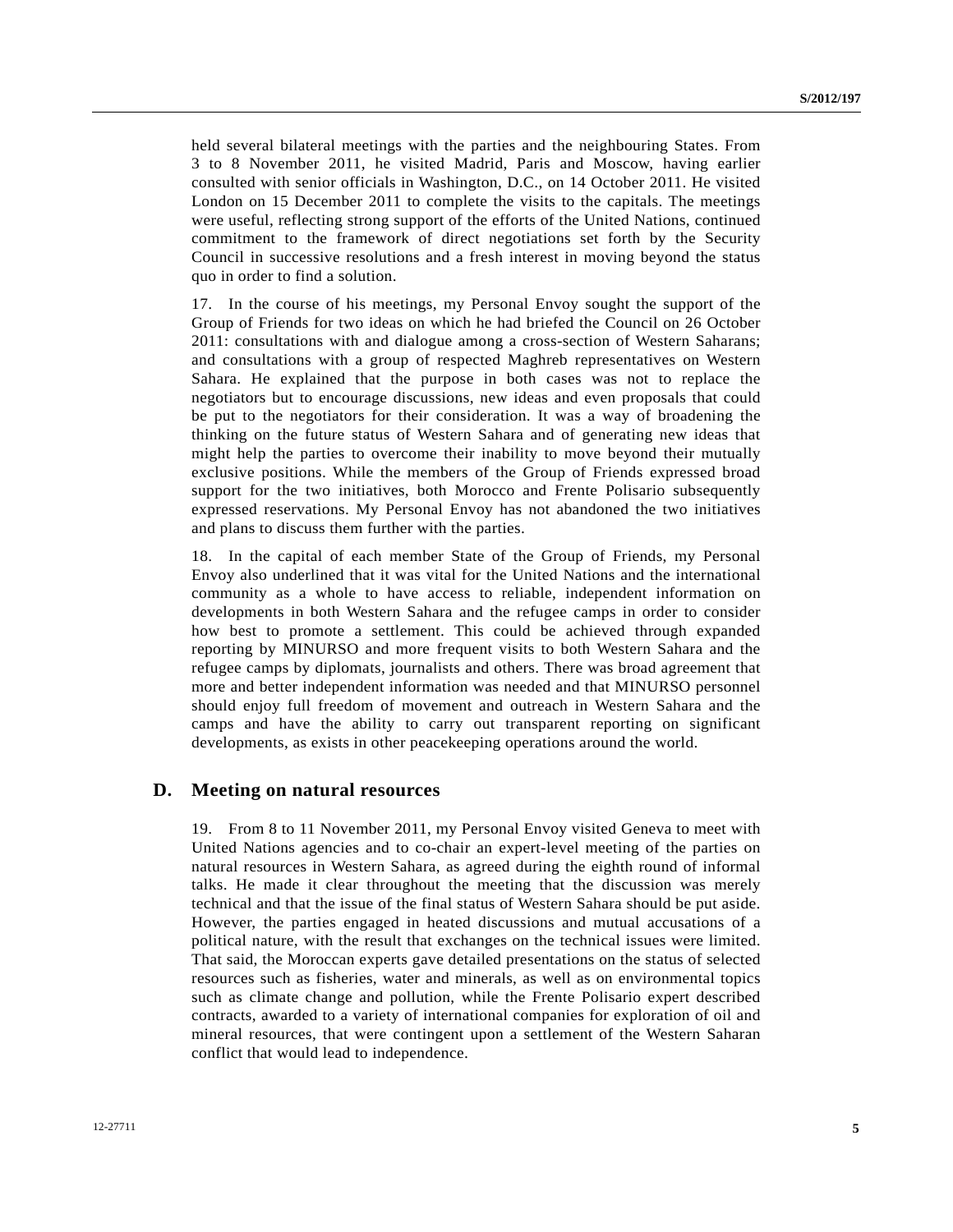20. The Moroccan delegation stated that Western Sahara had limited natural resources and required heavy infrastructure investments financed by the Moroccan State to ensure its viability, particularly with regard to water services. It also affirmed that the income obtained from such exploitation benefited the local population and was sustainable. Frente Polisario strongly disagreed with both statements and stressed the illegality of the unsustainable exploitation of the resources of a non-self-governing territory. It also called for United Nations verification missions to ensure the sustainable exploitation of Western Sahara's natural resources. While it was clear that the parties disagreed on the current state of the natural resources and the environment in the Territory, they discussed possible next steps that could be taken on the topic during the next informal meeting, in order to attempt to build a commonly agreed database as a basis for further discussion.

### **E. Geneva meeting on confidence-building measures**

21. As agreed at the third round of informal talks, delegations from the parties and neighbouring States met with representatives of the Office of the United Nations High Commissioner for Refugees (UNHCR) in the presence of my Personal Envoy and my special representatives in Geneva on 24 and 25 January 2012 (see paras. 67-70).

### **F. Ninth round of informal talks**

22. From 11 to 13 March 2012, a ninth round of informal talks was held at the Greentree Estate. The parties discussed and disagreed sharply on the purpose of the negotiating process. Morocco argued that the process was meant to negotiate the details of its autonomy proposal in preparation for a referendum of confirmation. Frente Polisario countered that it was meant to open the door to all possibilities in preparation for a referendum with multiple options. Each side continued to reject the other's proposal as the basis for negotiation.

23. Two previously agreed specific subjects were discussed: on demining, the parties named focal points for further coordination and cooperation with the United Nations Mine Action Service; and on natural resources and the environment, they confirmed their intention to provide the United Nations not only with focal points but also with all available information on natural resources and the state of the environment. This will permit experts from the United Nations Environment Programme (UNEP) to begin building a database as a foundation for future discussions on the state of the environment and natural resources, including an examination of the legal aspects of current exploitation.

24. In terms of confidence-building measures, the parties and neighbouring States welcomed UNHCR plans to lease larger aircraft for family visits (see para. 67), thus greatly increasing the number of beneficiaries, and its intention to explore the possibility of arranging access to Internet cafes for separated families. They also agreed to work with UNHCR to hold two inter-Saharan cultural seminars, provisionally in June and October 2012, focusing, respectively, on the role of women and the significance of the tent (*al-khaima*) in Hassaniyya culture.

25. With regard to the next steps, the parties and neighbouring States looked forward to the renewal of the MINURSO mandate, welcomed the intention of my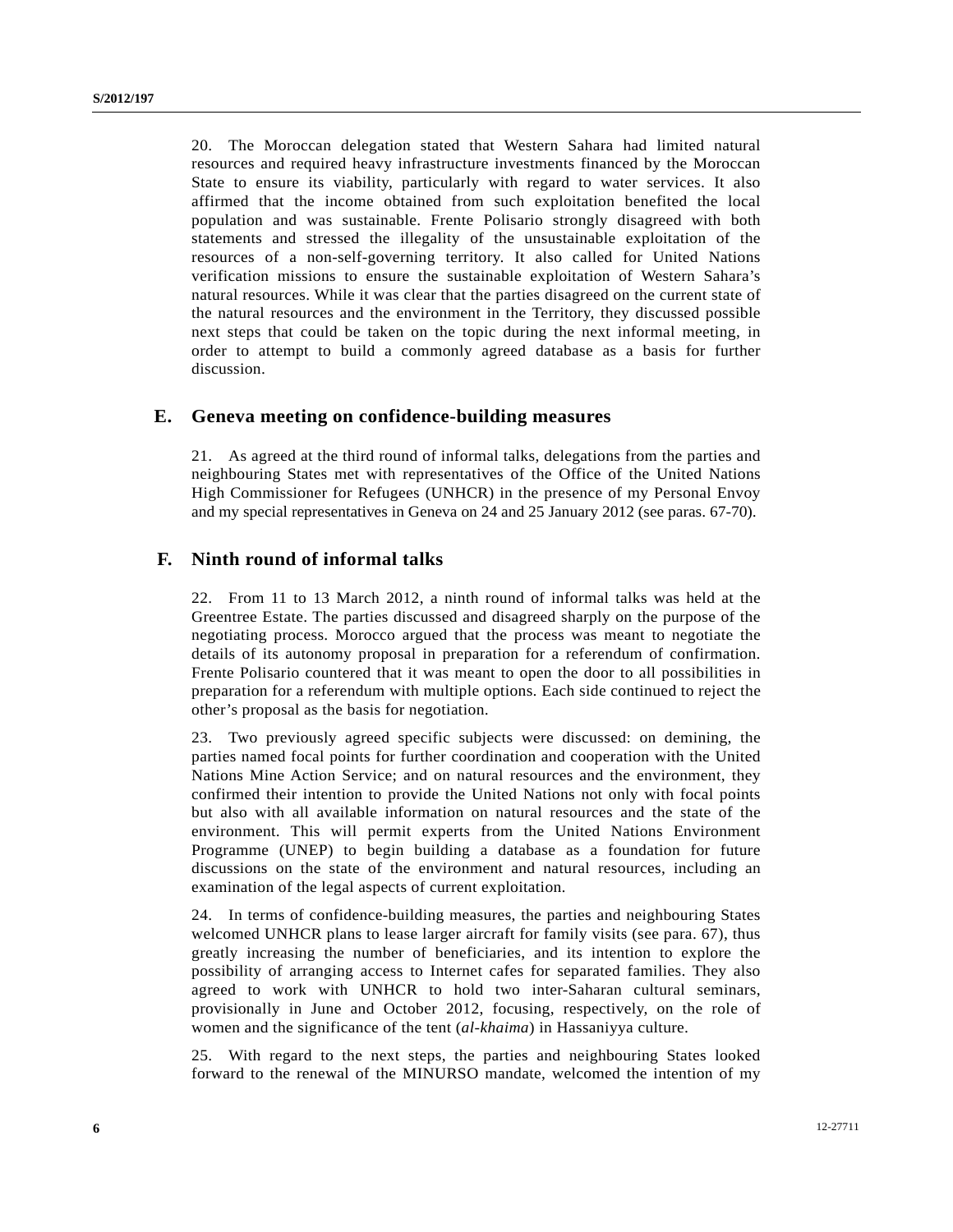Personal Envoy to travel to the region, including an extensive visit to Western Sahara in May 2012, and agreed to hold the next two rounds of informal talks in June and July, prior to the beginning of the Muslim month of fasting.

### **IV. Activities on the ground**

### **A. Military activity**

26. As at 15 March 2012, the military component of MINURSO stood at 228 personnel, including the Force Commander, administrative personnel and medical unit officers, against the authorized strength of 231. The Mission currently has six female military observers, from Ghana, France, Mongolia, Nigeria and Uruguay. There are also three female personnel — one doctor and two nurses with the medical unit of Bangladesh. I would welcome further deployments of female officers by troop-contributing countries, both for operational reasons and to improve the Mission's gender balance. During the reporting period, the average monthly number of French-, Spanish- and Arabic-speaking military observers in the Mission was 20, 31 and 30, respectively, comparable to the previous reporting period.

27. The military component remains deployed at nine team sites and at liaison offices in Tindouf and in Dakhla. From 16 March 2011 to 15 March 2012, MINURSO performed 8,335 ground patrols and 530 aerial patrols, including air reconnaissance, to visit and monitor units of the Royal Moroccan Army and the military forces of Frente Polisario for adherence to the military agreements.

28. MINURSO continued to maintain good relations and communications with the Royal Moroccan Army and with the Frente Polisario, albeit with divergences of opinion between the Mission and each party regarding compliance with military agreement No. 1, particularly concerning the status of long-standing violations. Both sides continued to abstain from direct contact with each other; all known contact between the two armed forces continued to take the form of written communications through MINURSO.

29. MINURSO observed and recorded 25 new violations of the military agreement by the Royal Moroccan Army, compared with 126 recorded during the previous reporting period. The violations in the restricted area included the construction of new buildings, the deployment of heavier calibre artillery pieces to replace older equipment in the Smara and Mahbas subsectors, the construction of an antenna tower for a global system for mobile communications (GSM) and the installation of a new mobile radar in the Smara subsector, bringing to 47 the total number of mobile and fixed-radar violations since 2005.

30. In October 2011, the Royal Moroccan Army requested authorization from MINURSO to build nine towers with associated shelters to deploy GSM antennas, eight inside the restricted area and one in the area of limited restrictions. MINURSO did not approve the requests for the eight antennas inside the restricted area, which would constitute violations of the military agreement by virtue of the location, communications and tactical advantages that GSM technology conveys. The construction of one GSM tower within a Royal Moroccan Army compound inside the restricted area was confirmed by MINURSO in December 2011 to be a violation. The Royal Moroccan Army contested the violation confirmation by letter, indicating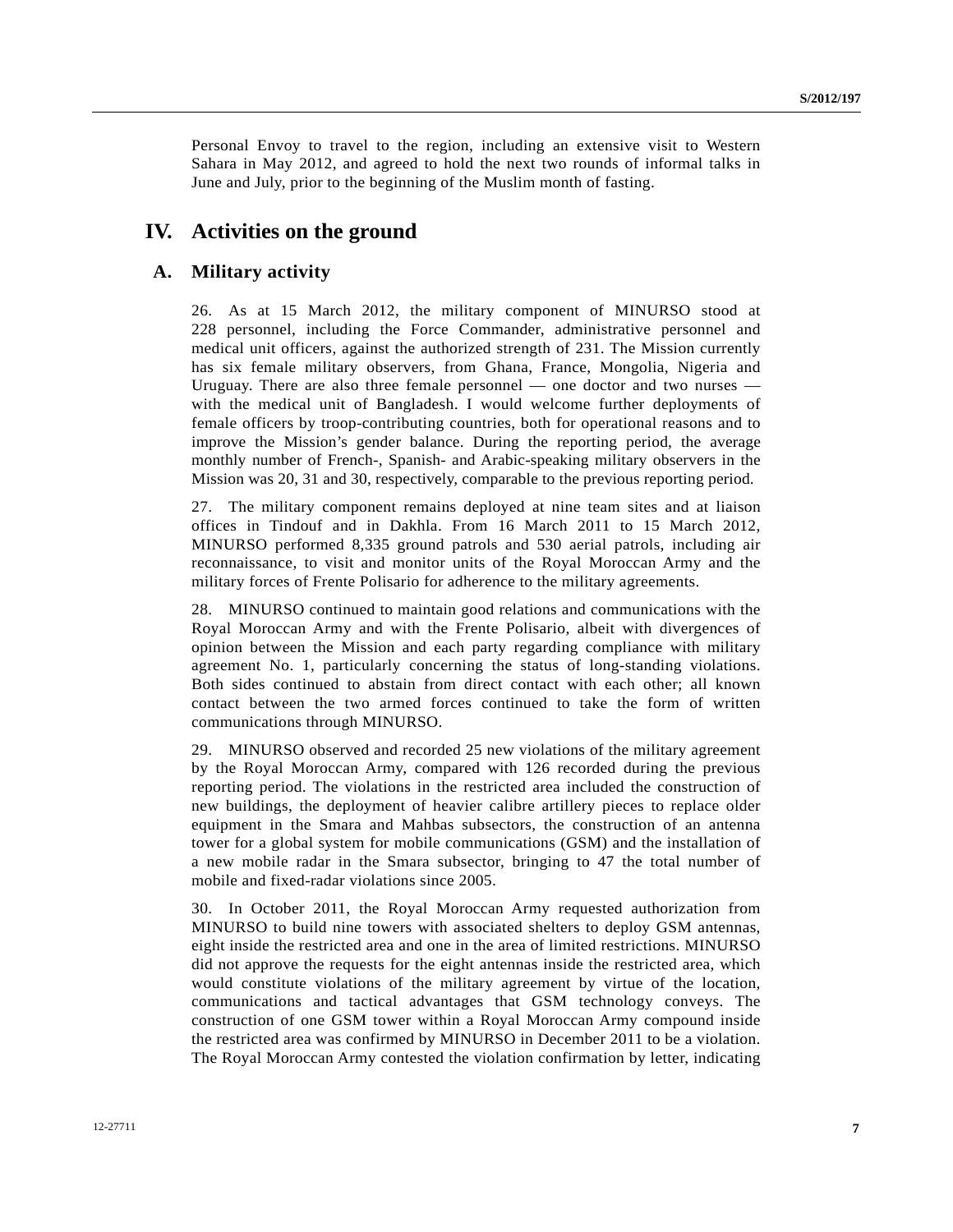that the antenna installation was for civilian purposes that were outside the scope of military agreement No. 1.

31. The Royal Moroccan Army also constructed four new stone walls, continued to extend the existing six stone walls and increased the lengths of the two trenches in the Bir Gandouz area in contravention of military agreement No. 1.

32. During the reporting period, MINURSO monitored the 314 Royal Moroccan Army observation posts that have been considered, since 2009, as a temporary deployment line 15 km west of the berm (S/2009/200, para. 21). Solid shelters have now replaced tent accommodations in 251 of the observation posts, in order to shield the troops from weather conditions. MINURSO continued its efforts to resolve these issues in compliance with military agreement No. 1.

33. MINURSO observed and recorded seven new violations by the military forces of Frente Polisario, compared with 12 recorded in the previous reporting period. The violations were primarily related to Frente Polisario military personnel and equipment entering or travelling through the buffer strip.

34. Long-standing violations committed by the Royal Moroccan Army rose from eight, during the previous reporting period, to nine, with the replacement of 130mm by 155mm artillery pieces in subsector Houza in November 2011, for a total of 59 long-standing violations. The total of long-standing violations committed by Frente Polisario decreased from four to three, with the withdrawal of an anti-aircraft artillery gun from one of its observation posts in the restricted area. My Special Representative and the MINURSO Force Commander held several meetings with the senior military officials of each side to clarify the ceasefire requirements and urge strict compliance by the parties with the provisions of military agreement No. 1. While both parties have suggested that the agreement should be revised, their intended adjustments are mutually exclusive. Frente Polisario maintains that closer monitoring of all aspects of Moroccan activity west of the berm is required in order to uphold the ceasefire and agreement provisions. For its part, the Royal Moroccan Army holds that its violations of the agreement, primarily in the form of new construction in the restricted area, are preventative safety and security responses to evolving regional security threats. It also maintains that the civilian purpose and construction of the GSM facility (see para. 30) does not come under MINURSO oversight, despite the restricted area location.

35. In this vein, the Permanent Representative of Morocco to the United Nations wrote to me or to the Under-Secretary-General for Peacekeeping Operations on three occasions to contest MINURSO reports of Royal Moroccan Army violations of the military agreement, indicating that the actions were either not violations or were justified by the need to secure the southern area against illegal activities and security challenges in the region. The Mission continues to work with both parties towards agreed, identical amendments of the agreement, although the distance between their positions has not decreased.

36. The increase in restrictions on the freedom of movement of MINURSO military observers cited in my previous report was reversed during the reporting period. A single freedom-of-movement violation was committed by the Royal Moroccan Army on 5 May 2011, when MINURSO was prevented from visiting company headquarters in subsector Bin Gandouz; no movement restrictions were imposed by Frente Polisario.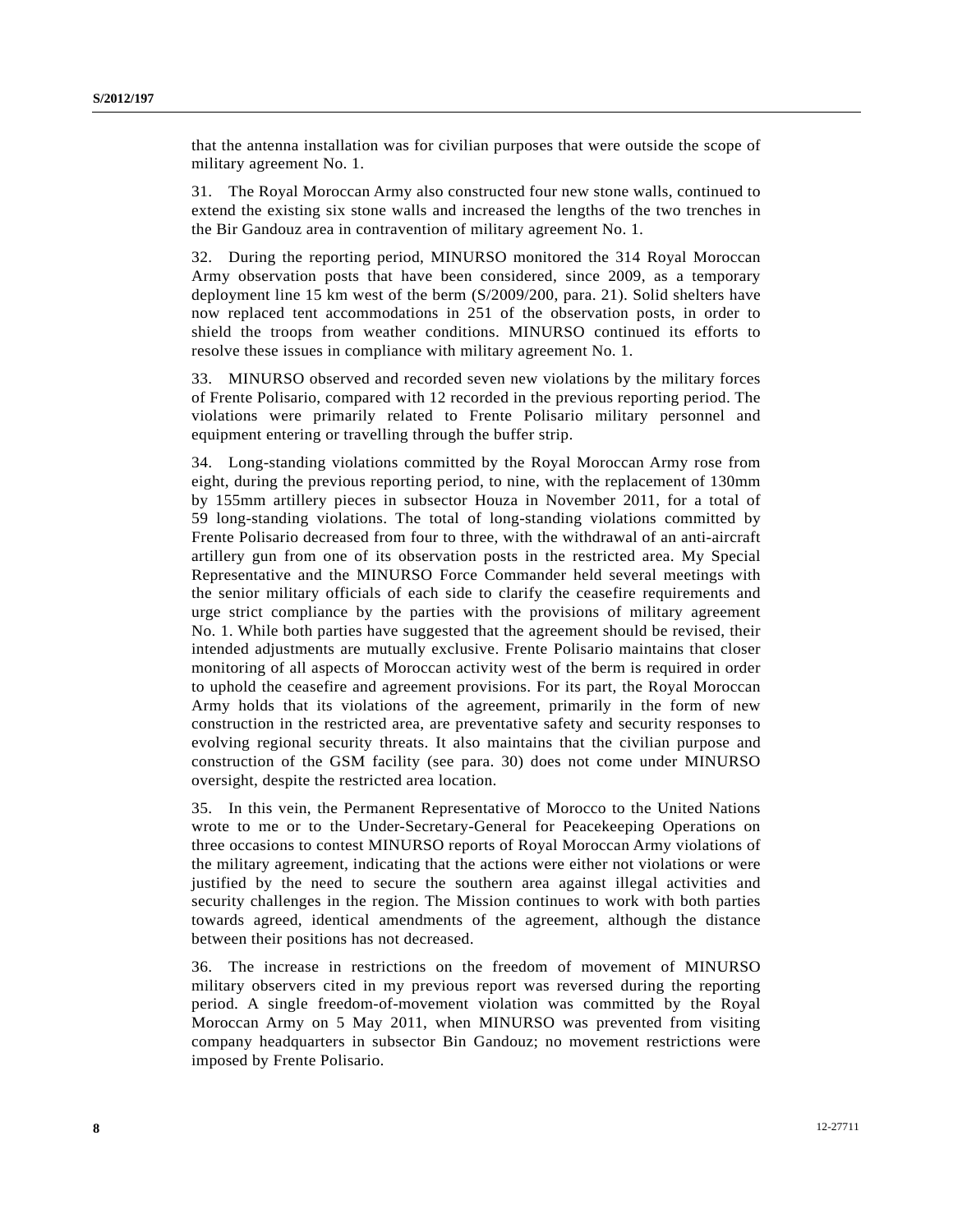37. MINURSO received 14 allegations of violations of military agreement No. 1 from the Royal Moroccan Army concerning claimed incursions by Frente Polisario in the buffer strip. Frente Polisario submitted three allegations of violations concerning claimed Royal Moroccan Army helicopter overflights and berm repositioning. After an investigation conducted by MINURSO, the allegations were either not confirmed or could not be confirmed due to lack of evidence.

38. MINURSO received and reviewed 251 requests from the Royal Moroccan Army regarding the construction or maintenance of buildings and facilities inside the restricted area and the destruction of mines and explosive remnants of war. Ninety-one of the requests concerned new constructions of buildings inside existing compounds; 85 were for time extensions for the completion of projects already approved; 29 were for maintenance activities; and 46 were for the destruction of ammunition. Of those requests, MINURSO approved 245 and rejected six. MINURSO received and approved one Frente Polisario request regarding the construction of a guard post near a team site.

39. MINURSO received 225 notifications from the Royal Moroccan Army concerning firing and tactical training exercises, the movement of troops, equipment and weapons, VIP and maintenance helicopter flights, and the destruction of mines and explosive hazards in the area of limited restrictions. MINURSO received 12 notifications from Frente Polisario concerning firing and tactical training exercises, the movement of troops, equipment and weapons, and visits in the area of limited restrictions. MINURSO monitored all the notified activities.

40. Within its capabilities, MINURSO provided medical support for the UNHCR programme on confidence-building measures and emergency medical services, including casualty evacuation, to the local population on a humanitarian basis. During the reporting period, one such evacuation was carried out east of the berm.

41. Helicopter operations continued to be the most effective method of monitoring compliance by the parties with military agreement No. 1 since they can cover large areas of ground in a short time. Due to budget cutbacks for the 2011/12 budget period, the Mission's helicopter fleet was reduced from three to two, which had a detrimental effect. Helicopter reconnaissance patrols were reduced and overall air patrols have been reduced by approximately 25 per cent.

42. With the increase in monitoring requirements related to the growth in military infrastructure west of the berm, the MINURSO military component needs to be strengthened. Military observers on the west side visit 570 units and monitor 29 training areas, 314 observation posts along a second deployment line west of the berm and the several long-standing stone wall and trench violations in the Bir Gandouz subsector. East of the berm, the military observers regularly visit 93 units, 8 training areas and 38 observation posts. The military observers also monitor the security situation to keep the Mission abreast of illegal activities that could affect the safety of the observers in the area. It is assessed that an additional 15 military observers are necessary to address the increase in monitoring requirements.

#### **B. Substantive civilian activity**

43. My Special Representative continued to maintain regular contacts with the parties to discuss MINURSO mandate implementation and Mission operational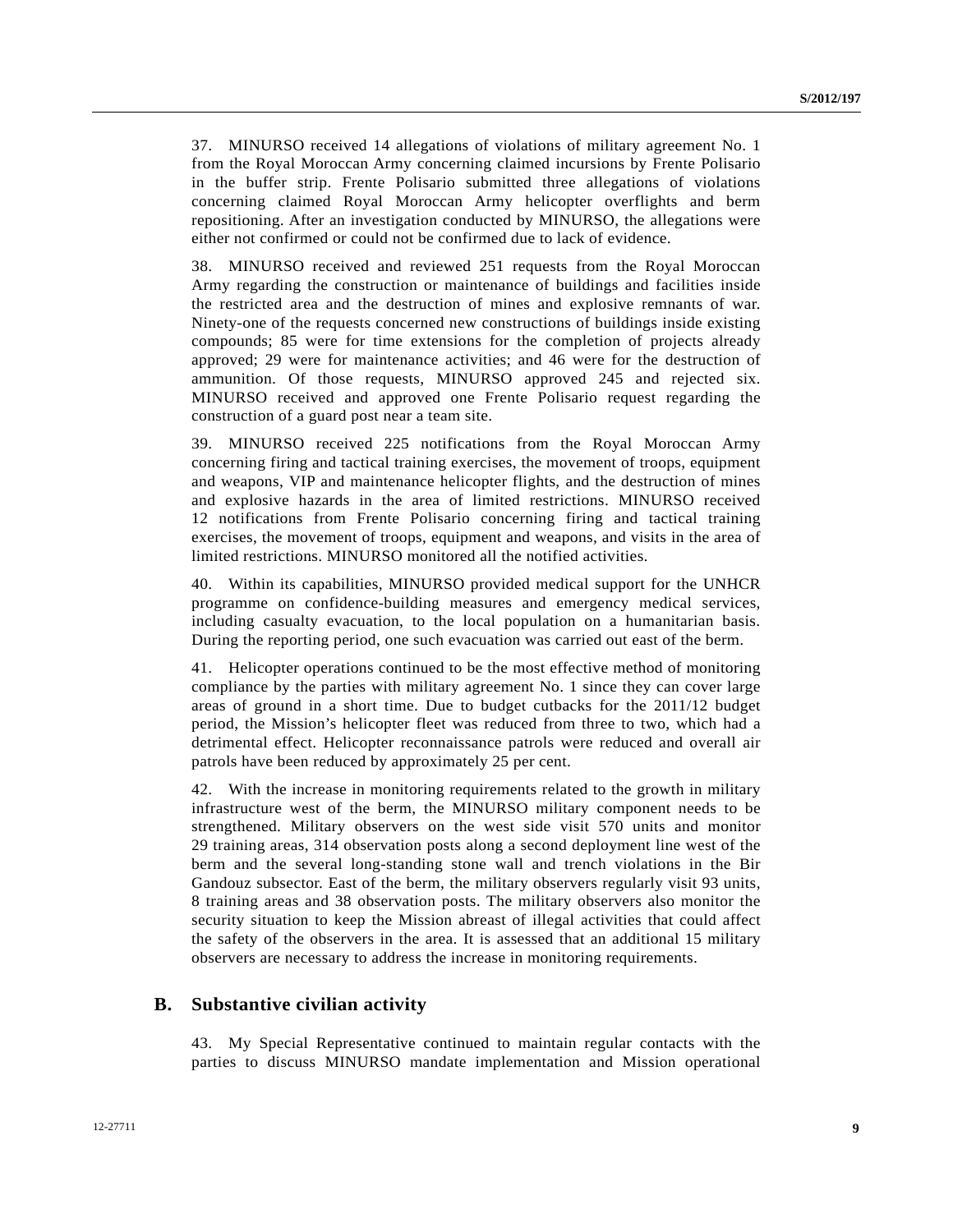matters and to employ his good offices function to promote the resolution of the technical issues between them. Recurring meetings were held with Moroccan and Frente Polisario authorities and with the diplomatic community in Rabat and Algiers.

44. MINURSO political affairs and public information officers continued to monitor and report on developments in the Territory and the region, supported my Special Representative's good offices and liaison activities with the parties, regional officials and diplomatic corps, and through that reporting, assisted in keeping the Personal Envoy informed of developments in and related to the Territory. The Mission's political office maintained constructive relations with the respective Moroccan and Frente Polisario Coordinators with MINURSO and relevant authorities, as envisioned under the political office functions set out in Security Council resolution 1056 (1996), and briefed and periodically accompanied organizational, foreign and media visitors to the Territory. Opportunities to facilitate any other effort that could help to set the parties on a course towards an agreed formula for the resolution of their differences were limited; the office thus focused its efforts on local developments and situational analysis, drawing on open source information.

45. To the extent possible, the substantive civilian staff observed the various and largely peaceful demonstrations and protests held in the Territory throughout the reporting period. In the Tindouf area, the MINURSO liaison office observed the proceedings of the 13th Frente Polisario Congress and the preceding youth protests calling for Polisario reforms. As indicated in paragraph 5, my Special Representative and a political affairs officer deployed to Dakhla separately in the aftermath of the September 2011 clashes to calm and assess community tensions. The Moroccan authorities objected to MINURSO involvement, indicating that the Mission had strayed beyond its mandate. They also advised the Mission that no MINURSO office presence could be established outside Laayoune.

46. Below the level of the Special Representative, all civilian meetings are requested through and approved by the Moroccan Coordinator with MINURSO west of the berm and the Frente Polisario Coordinator with MINURSO in Tindouf. Freedom of movement is unhindered west of the berm, but access to external contacts is controlled, which has an effect on interaction with the full spectrum of local interlocutors. In parallel, the Moroccan police presence outside the compound discourages visitors from approaching MINURSO in an independent capacity. There have also been indications that the confidentiality of the communications between MINURSO headquarters and New York has, at least on occasion, been compromised. East of the berm, the Territory is sparsely populated; relations between Mission personnel and the civilian population are unrestricted but infrequent. For interactions with Frente Polisario officials in the Tindouf area, the practice has evolved to include seeking assistance with arrangements from the Frente Polisario Coordinator. In visits to the refugee camps, Algerian gendarmerie provide escort to MINURSO civilian personnel midway from the airport to the camps. After the 23 October 2011 abduction of three humanitarian workers from the Tindouf area (see para. 51), Frente Polisario also provides escort from the midway point to the camps.

#### **C. Mine action**

47. The widespread contamination caused by landmines and explosive remnants of war throughout Western Sahara continues to pose threats to the local population,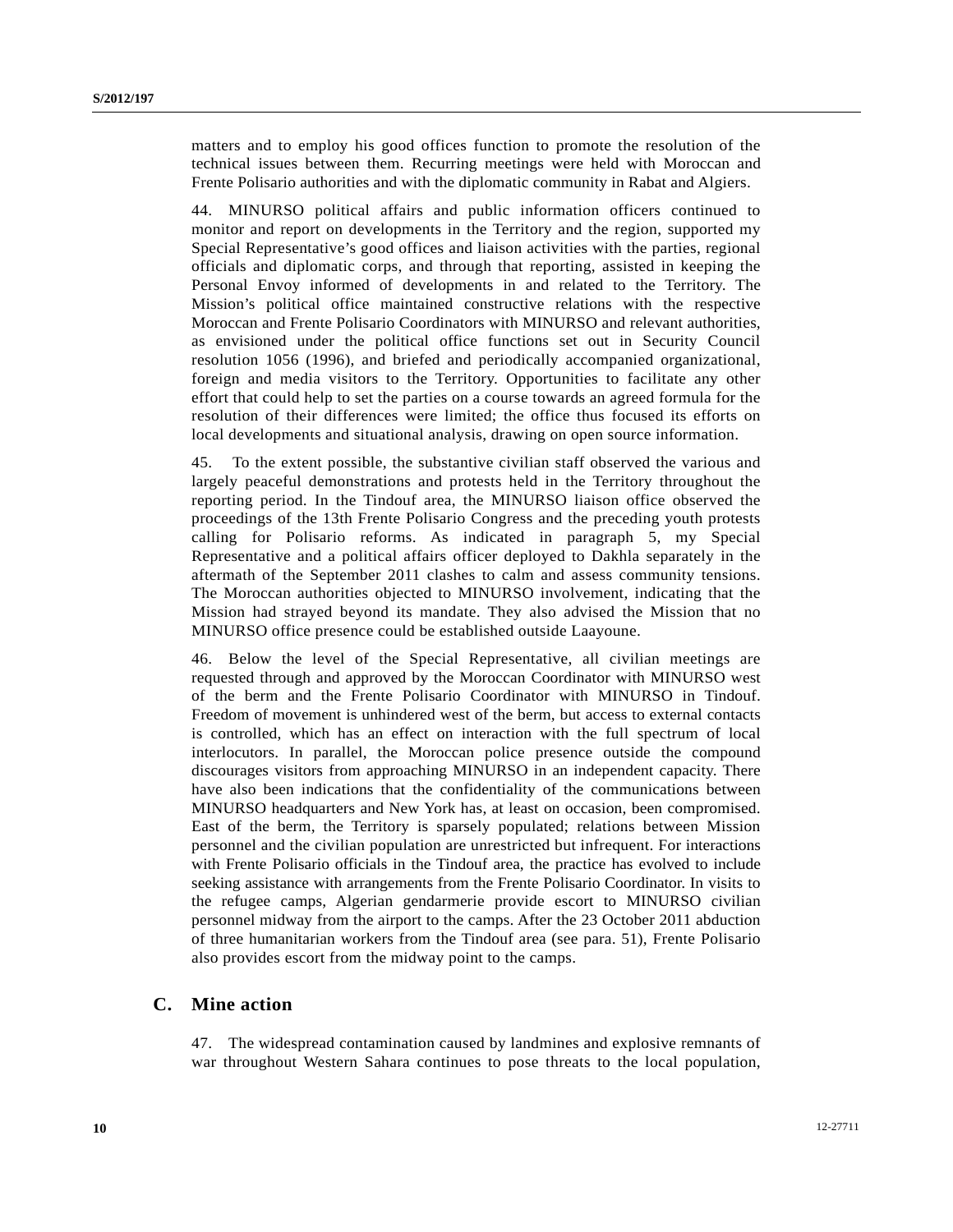MINURSO military observers and logistics teams. Since the August 2009 accident involving four military observers, the Mission has continued to take steps to ensure the safety of United Nations personnel, with the enhanced assistance of the Mission's Mine Action Coordination Centre being a key element.

48. A fatal accident occurred east of the berm, involving a local explosive ordnance expert in the course of his duties. Mine action activities east of the berm are supported by the Mission and the Voluntary Trust Fund for Assistance in Mine Action and are implemented by a partnership between the non-governmental organization, Action on Armed Violence, and the commercial contractor, Mechem. With staff from the local population trained in explosive ordnance disposal, the teams destroyed 8,260 items, including aircraft bombs, artillery projectiles, tank munitions, mortar bombs and hand grenades, in more than 500 contaminated locations. Of the 229 areas known to have cluster munitions remnants, the teams cleared 209. Trading posts and vegetable farms were established along previously contaminated routes, and a school was built on land previously contaminated with cluster munitions. More than  $300 \text{ km}^2$  of known minefields remain to the east of the berm.

49. West of the berm, six accidents, resulting in two fatalities and injuries to eight civilians and four military personnel, were reported by the Royal Moroccan Army. The scope of contamination is not fully known west of the berm. The Royal Moroccan Army reported the destruction of 9,026 mines and 461 unexploded ordnance during the reporting period.

50. In an effort to expand confidence-building and technical cooperation, my Personal Envoy requested the Acting Director of the United Nations Mine Action Service to visit the region in July 2011. The mission was welcomed by both parties and included constructive discussions on the implementation of international mine action standards on both sides of the berm, the use of mechanical assets to accelerate clearance, the stockpile destruction of anti-personnel mines east of the berm and the potential marking of the barrier minefield along it.

#### **D. Safety and security**

51. The area of operation was not immune from the repercussions of instability elsewhere. Of grave concern, one Italian and two Spanish humanitarian workers, who were engaged with aid groups working in the refugee camps, were kidnapped from Rabouni, near Tindouf, on 23 October. They have not yet been released. Some sources have indicated that the "Movement for Unity and Jihad in West Africa", said to be an Al-Qaida splinter group in the Islamic Maghreb, has claimed responsibility.

52. Following the abductions, my Special Representative in Western Sahara led a delegation, comprising MINURSO security and military personnel and Genevabased UNHCR representatives, joined by security experts from the United Nations country team in Algeria, to Algiers and Tindouf for discussions with officials of the Government of Algeria and Algiers-based diplomats on the incident, as well as for on an examination of security enhancements for United Nations and humanitarian personnel in the area. The delegation also visited the refugee camps in Rabouni, meeting with United Nations staff and Frente Polisario officials for the same purposes. MINURSO took immediate steps to ensure the safety of all personnel in both Tindouf and east of the berm, involving strengthened cooperation and security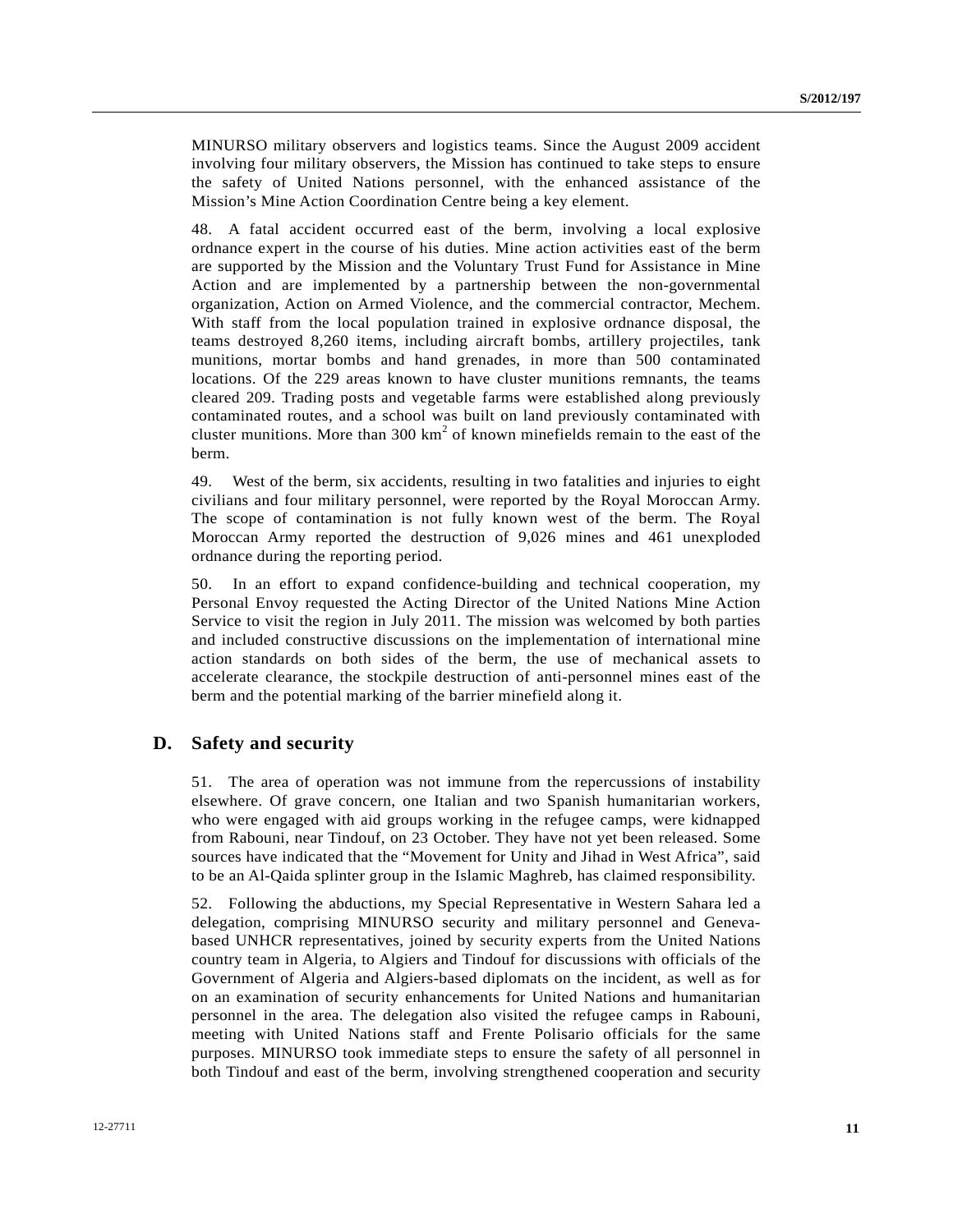measures, movement restrictions, raising the security level in Tindouf and east of the berm, as well as operational adjustments and team site fortifications.

53. The abduction incident was the first of its kind since the Mission was established. The instability of the security situation in the region poses a spillover risk to unarmed military observers operating in proximity to porous borders east of the berm and is a matter of concern. In the aftermath of the incident and amid a reported increase in the regional operations of the Movement for Unity and Jihad in West Africa, and in criminal activities and weapons proliferation in the Sahel after the October 2011 fall of the Libyan regime, MINURSO reviewed security conditions and updated its security risk assessment for all team sites east of the berm, where military observers are posted in remote locations, are isolated from Frente Polisario support units and are vulnerable to potential attacks. In cooperation with Frente Polisario, the Mission took additional risk mitigation measures, including 24-hour static security guards. It also improved team site fencing and lighting, siren and alarm installation, surveillance cameras and monitors, and satellite vehicle tracking systems.

### **E. Persons unaccounted for in the conflict**

54. The International Committee of the Red Cross continued to work with the parties and families concerned in pursuing the question of persons still unaccounted for in relation to the conflict.

#### **F. Assistance and protection to Western Saharan refugees**

55. The Office of the United Nations High Commissioner for Refugees, the World Food Programme (WFP), the World Health Organization and the United Nations Children's Fund (UNICEF) continued to provide protection and assistance to Western Saharan refugees in the camps near Tindouf. The organizations also worked with the European Community Humanitarian Office, the Spanish Agency for International Cooperation and Development and several international and local non-governmental organizations to provide the assistance in this regard. UNHCR enhanced its protection presence and monitoring through direct interaction with the refugees, constructing new field offices in all the camps to bring services closer to them. It also supported legal establishments operating in the Tindouf camps and provided incentives and training to lawyers and judges.

56. During the reporting period, the main areas of support comprised food and water distribution, sanitation, education, transport and logistics, health, agriculture, shelter, protection, and community services. Pending an assessment of the beneficiaries, WFP continued to provide 90,000 general food rations and 35,000 supplementary general food rations to the most vulnerable refugees each month, while UNHCR added complementary food. The two agencies also conducted 45 general food basket distribution visits to different food distribution points in the camps each month, as determined by a joint needs assessment.

57. UNHCR and WFP, through their implementing partner, Algerian Red Crescent, conducted a supplementary feeding programme to moderately malnourished children under 5 years of age, and to pregnant and lactating women in all camps,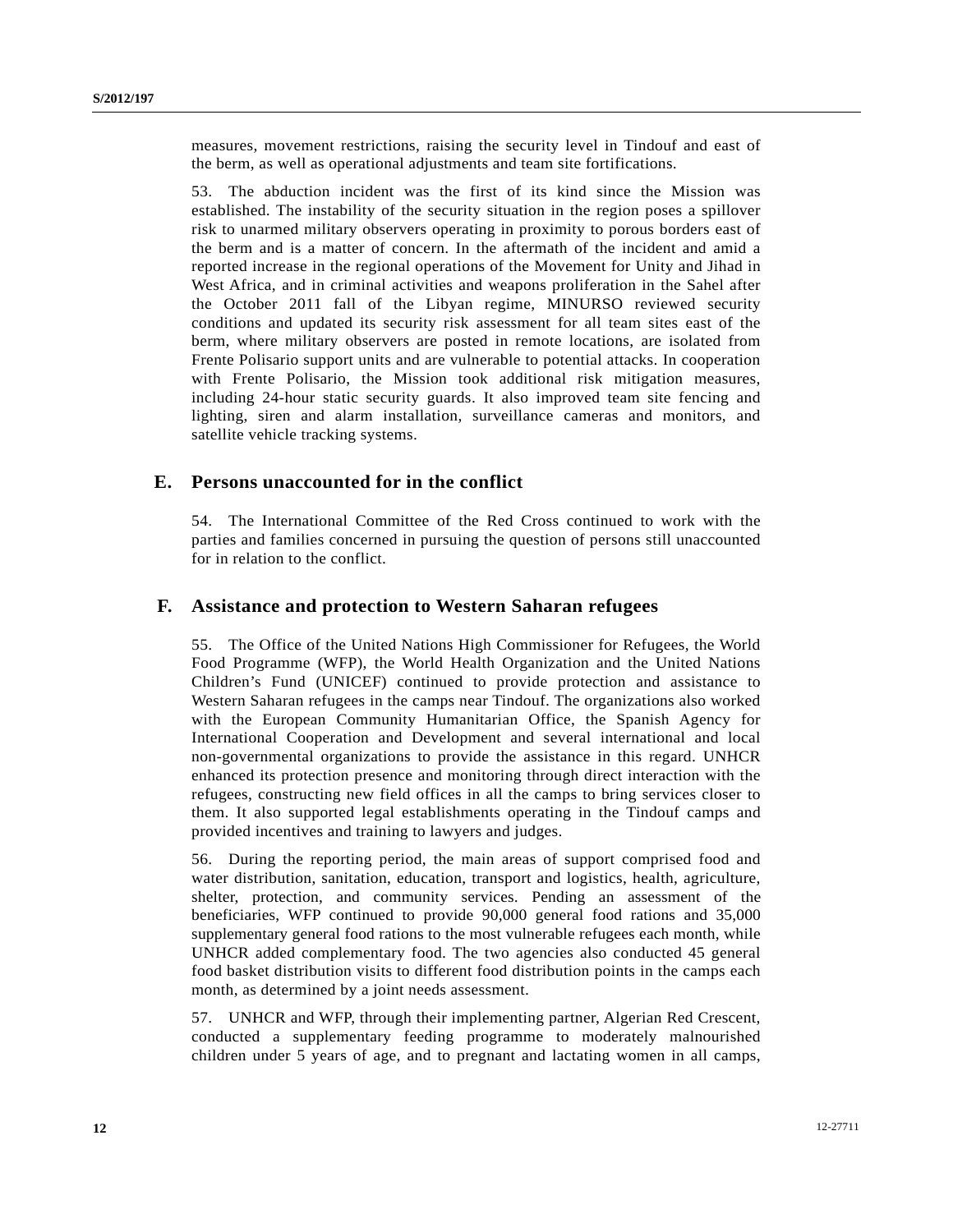distributing two new food products, the introduction of which was preceded and accompanied by education campaigns to ensure their acceptance and effective use.

58. UNHCR also provided support to the nursing school, conducting training courses for nurses and midwives and supplying products and teaching aids. It continued to support the community-based therapeutic centre programme and provided the Saharan health facilities with the needed consumables for dental clinics, X-ray services and the required laboratory reagents/equipment, covering about 70 per cent of the total need. In order to increase awareness about sexually transmitted infections, UNHCR initiated a pilot project focusing on HIV/AIDS and hepatitis. UNICEF continued to implement its Expanded Programme on Immunization, including capacity-building and cold chain maintenance to protect children.

59. UNHCR continued to provide support to a number of vocational centres for women, youth and persons with disabilities during the reporting period. In addition, a UNHCR income-generating agricultural project involving the small-scale manufacturing of sweets in the Dakhla camp was inaugurated.

60. UNHCR rehabilitated six schools in the camps to accommodate the sudden return of Western Saharan students from Libya and to train teachers in curriculum development and pedagogy. Since 2008, 25 students have been recipients of UNHCR scholarships. UNICEF also provided school supplies for the education sector.

61. UNHCR continued to supply the refugees with potable water, constructing new water networks to reduce the cost of water delivery by truck. Solidaridad International, a Spanish non-governmental organization, installed water systems in all the camps with funding from the European Community Humanitarian Office and UNHCR. Local staff members at the Saharan water department were trained on the technical aspects of water treatment.

62. WFP provided logistics support at the warehouses at the extended delivery point, which are managed by the Algerian Red Crescent and the Red Crescent in Western Sahara, on a daily basis. In October 2011, WFP and UNHCR fielded a joint assessment mission, to evaluate the implementation of the operation since the last assessment in 2009, reviewing the gaps in the main sectors of interest — food, health, education and water, sanitation and hygiene. The mission visited all camps, met with camp representatives and sector authorities and collected vital household data.

63. Pursuant to the recommendation contained in my report of 6 April 2010 (S/2010/175, para. 75) and to Security Council resolution 1979 (2011), in which the Council requested UNHCR to maintain its consideration of a refugee registration in the refugee camps, in line with its mandate and principles, UNHCR continued its dialogue with the host country.

#### **G. Confidence-building measures**

64. With the cooperation of the parties, UNHCR continued to implement the confidence-building measures programme to facilitate contact and communication between Western Saharan refugees in the Tindouf camps and their families in the Territory west of the berm. MINURSO provided logistics support to the programme through air transport, police officers to facilitate preparations and serve as escorts, and medical staff. Family visits and cultural seminars remain the two fundamental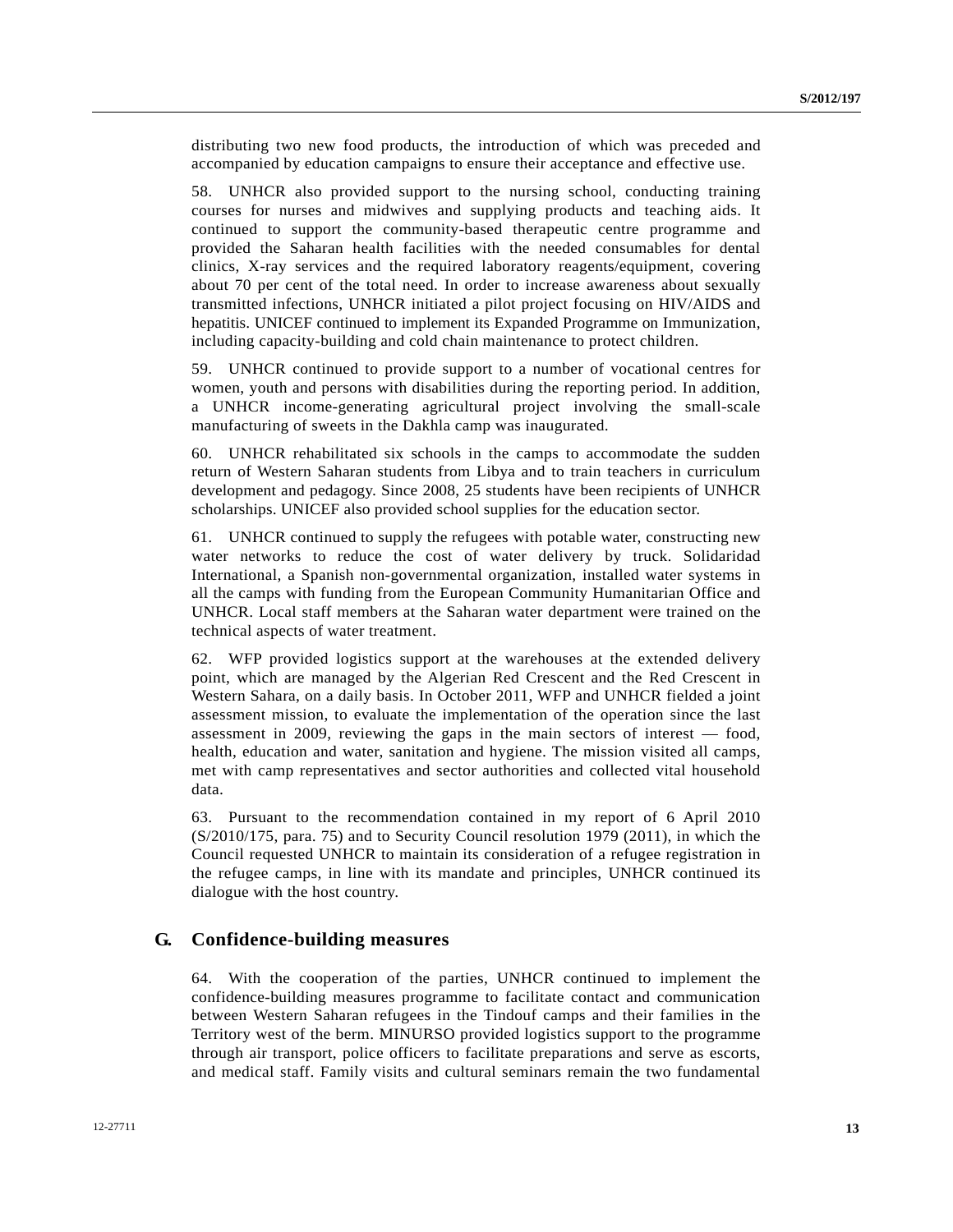components of the updated plan of action for the measures, as agreed with the parties in January 2012.

65. The confidence-building measures programme encountered unanticipated challenges following the kidnapping of the three humanitarian workers in Rabouni. Following the incident, MINURSO security mitigation measures restricted the movement of United Nations personnel, and UNHCR suspended missions to the refugee camps and postponed family visit flights scheduled between 28 October and 4 November. In coordination with MINURSO, UNHCR undertook an assessment mission to evaluate security arrangements and seek advice and assurances on staff safety from the Government of Algeria and Frente Polisario. The family visit flights resumed on 14 November after the introduction of special security and escort procedures.

66. Between 2004 and the end of 2011, the total number of registered persons in the camps near Tindouf and in the Territory was 42,603. Of this number, 12,316 persons have benefited from the family visit programme. In order to simplify the existing family visit procedures for travel by air, UNHCR conducted a mass verification exercise from 11 July to 11 October for families registered in the confidence-building measures programme. A total of 6,651 persons were verified. Pre-cleared lists of potential families were shared with the parties, from which a final list for each flight will be submitted to both parties. The parties subsequently agreed to the seven-step pre-departure preparation procedures presented by UNHCR to streamline the process. Earlier in the year, UNHCR conducted a general registration exercise for the purpose of maximizing the number of beneficiaries, and to verify and update the old registration lists.

67. In April 2011, UNHCR jointly undertook a road reconnaissance mission with MINURSO to explore the possibility of expanding family visit activity through the inclusion of travel by road. Due to logistics complications and funding requirements, this option did not prove feasible in the short term. During a meeting convened on 24 and 25 January by UNHCR in Geneva, on the confidence-building measures, the parties agreed to maintain — but put on hold — the road option as a possibility to increase the number of beneficiaries. In the interim, they agreed to seek a larger aircraft with a carrying capacity of 150 passengers, potentially increasing the number of beneficiaries of the family visits to 6,000 annually. The UNHCR-chartered aircraft will operate under the same arrangements as MINURSO aircraft under the status of mission agreements with Morocco and Algeria. Now that the aircraft has been secured and is scheduled to commence flights on 11 April, both MINURSO and UNHCR will need to augment their support for the expansion of the programme.

68. From 12 to 16 September, UNHCR organized a seminar in Madeira, Portugal, on Hassaniyya culture, traditional heritage and practices. The seminar was attended by 34 participants drawn equally from the Territory and from the Tindouf camps in Algeria. At the Geneva meeting on the confidence-building measures, the parties and the two neighbouring countries acknowledged the positive outcome of the seminar and agreed that another cultural seminar should be held in Portugal, in agreement with its Government. UNHCR plans to organize that seminar and an additional such one during the coming period.

69. Following engagement with the parties by the United Nations High Commissioner for Refugees, António Guterres, and my Personal Envoy, UNHCR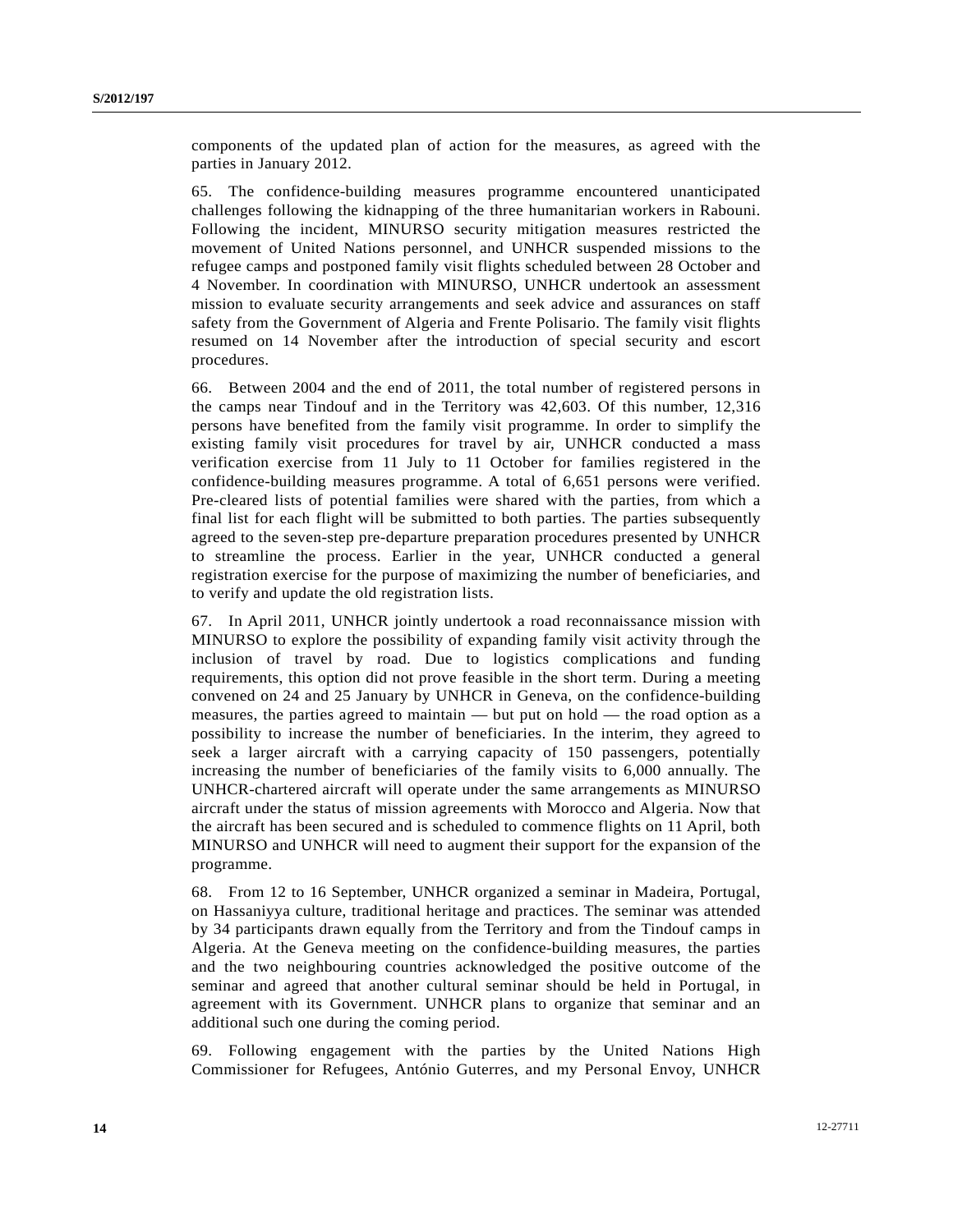chaired the meeting on confidence-building measures held on 24 and 25 January. Participants included the representatives of the parties, Algeria and Mauritania as observers, my Personal Envoy and my Special Representative. The participants reaffirmed the importance of the confidence-building measures programme and the need to find ways and means to maximize the links between families who have been divided for 36 years due to the conflict. The parties expressed their commitment to cooperate fully with UNHCR in implementing confidence-building activities, in accordance with its mandate and principles, and to preserve the humanitarian character of the confidence-building measures operation. They also made a commitment to ensuring full and unhindered access by UNHCR to the refugee camps in Algeria and to beneficiaries of the confidence-building measures in the Territory.

70. In addition to the agreements concerning the family visit programme, preparation procedures and suspension of the road option, participants agreed that UNHCR should assess options for the use of new information technologies to facilitate communication links between the families. They also reiterated their agreement to hold at least twice-yearly coordination meetings to review progress on the confidence-building measures programme, discuss issues of mutual concern and support UNHCR in organizing an evaluation of the programme as a lessons learned exercise in 2012, and adopted the updated January 2012 UNHCR plan of action for implementation of the measures.

### **H. Irregular migrants**

71. No irregular migrants were recorded in Western Sahara during the reporting period.

#### **I. Human rights**

72. Frente Polisario continued to appeal for the protection of the human rights of Western Saharans and for an independent monitoring mechanism in the Territory during the period. Frente Polisario leader Abdelaziz addressed 17 letters to me alleging violations of the human rights of Western Saharans by Moroccan security forces in various locations of the Territory, involving intervention in or repression of the demonstrations cited in paragraph 2 above. The allegations also concerned the conditions of detention and trial before military courts of Western Saharans suspected of involvement in the November 2010 Gdim Izik violence, as well as repression by Moroccan security forces of demonstrations held in solidarity with the prisoners.

73. The Government of Morocco has provided information to the Office of the United Nations High Commissioner for Human Rights (OHCHR) on actions it has taken regarding the human rights situation in Western Sahara. In the context of the reforms of King Mohammed IV, the Government established a regional commission of the National Council of Human Rights for Laayoune, Boujdour, Smara and Tarfay, and one for Dakhla and Aousserd. Both commissions became operational in December 2011. At this early stage of their existence, it is not possible to evaluate their impact.

74. The Government of Morocco also informed OHCHR of its follow-up on the recommendations made by the Parliamentary Commission of Inquiry, which was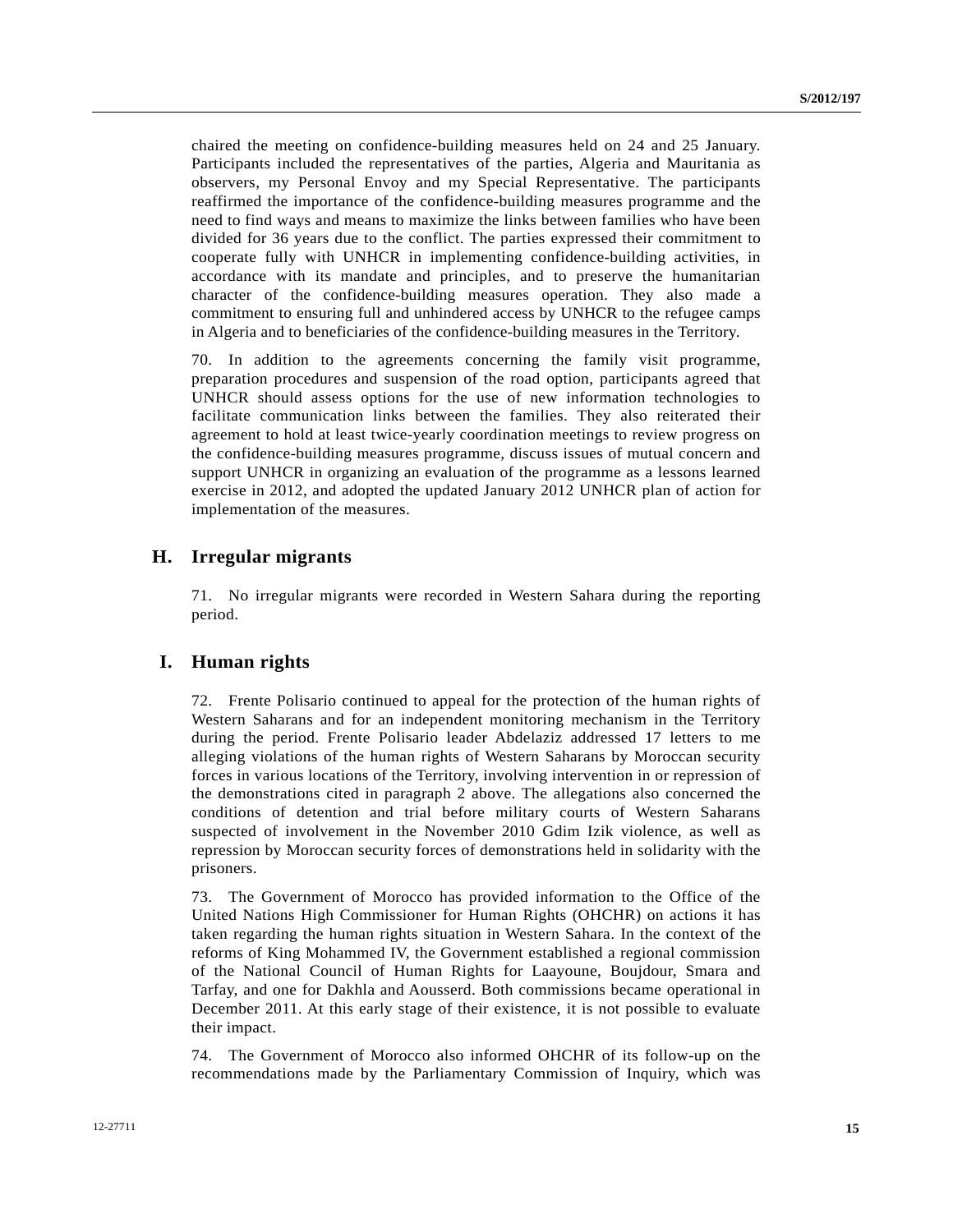established in 2011 to investigate the violence surrounding the dismantling in November 2010 of the Gdim Izik camp near Laayoune. After investigation, the Commission recommended compensation for all victims. The Government reported that a number of Western Saharans who had been victims of violence during the dismantling of the camp, had filed compensation claims and were awaiting a final decision. The Government also noted that other victims (who had not filed claims) had received compensation on the basis of a mediation procedure.

75. During the past year, there were developments regarding Western Saharan activists. On 14 April 2011, the Casablanca Court of Appeals provisionally released Western Saharan activists Ali Salem Tamek, Brahim Dahane and Ahmed Naciri, after 18 months in pretrial detention. They were arrested alongside four other activists in October 2009, upon their return from a visit to the refugee camps in Tindouf. The trial of the seven defendants charged with "harming Morocco's internal security" started in October 2010, but has been postponed repeatedly. A verdict has yet to be announced in the case.

76. The Government of Morocco informed OHCHR that the central prosecutor within the Court of Appeals of Laayoune had ordered an investigation into the violent events of 25 September in Dakhla (see paras. 3 and 4). Following a trial by the same court in relation to the incident, 10 Western Saharans were sentenced to prison terms ranging from 4 to 10 years, on criminal charges. Sixteen others are still detained in a prison in Laayoune pending the completion of their trials.

77. According to information received by OHCHR, some 120 Western Saharans, including women, were tried for a range of charges, including violence against civil servants, before the Laayoune Civil Court of Appeals. They were provisionally released after almost one year in pretrial detention, pending the verdict. In addition, 23 of the 120 are currently facing trial before the Permanent Military Tribunal of the Royal Armed Forces in Rabat, on charges referring to "constitution of criminal gangs and violence against security enforcement officers". As stated by the Human Rights Committee on the right to a fair trial, set forth in article 14 of the International Covenant on Civil and Political Rights, the use of military or special courts to try civilians raises serious problems as far as the equitable, impartial and independent administration of justice is concerned, and should be exceptional and in full compliance with the guarantees under article 14 (CCPR/C/GC/32, para. 22). The Committee has recommended that every individual be tried by ordinary courts or tribunals using established legal procedures in accordance with international human rights instruments.

78. In early November 2011, the above-mentioned group of 23 detainees started a hunger strike in the prison of Salé (located outside Rabat), protesting against their detention conditions and demanding their release from the prison. After 38 days on the hunger strike, a committee composed of members of the National Council of Human Rights and the National Delegation for Prison Administration — a Moroccan governmental body dealing with prisons — initiated a dialogue with the detainees. Following the assurance of the committee to guarantee the improvement of their detention conditions and to allow national and international observers to monitor future hearings, the detainees agreed to suspend their hunger strike on 7 December.

79. On 13 January 2012, after more than one year of the pretrial detentions, the Permanent Military Tribunal of the Royal Armed Forces in Rabat postponed all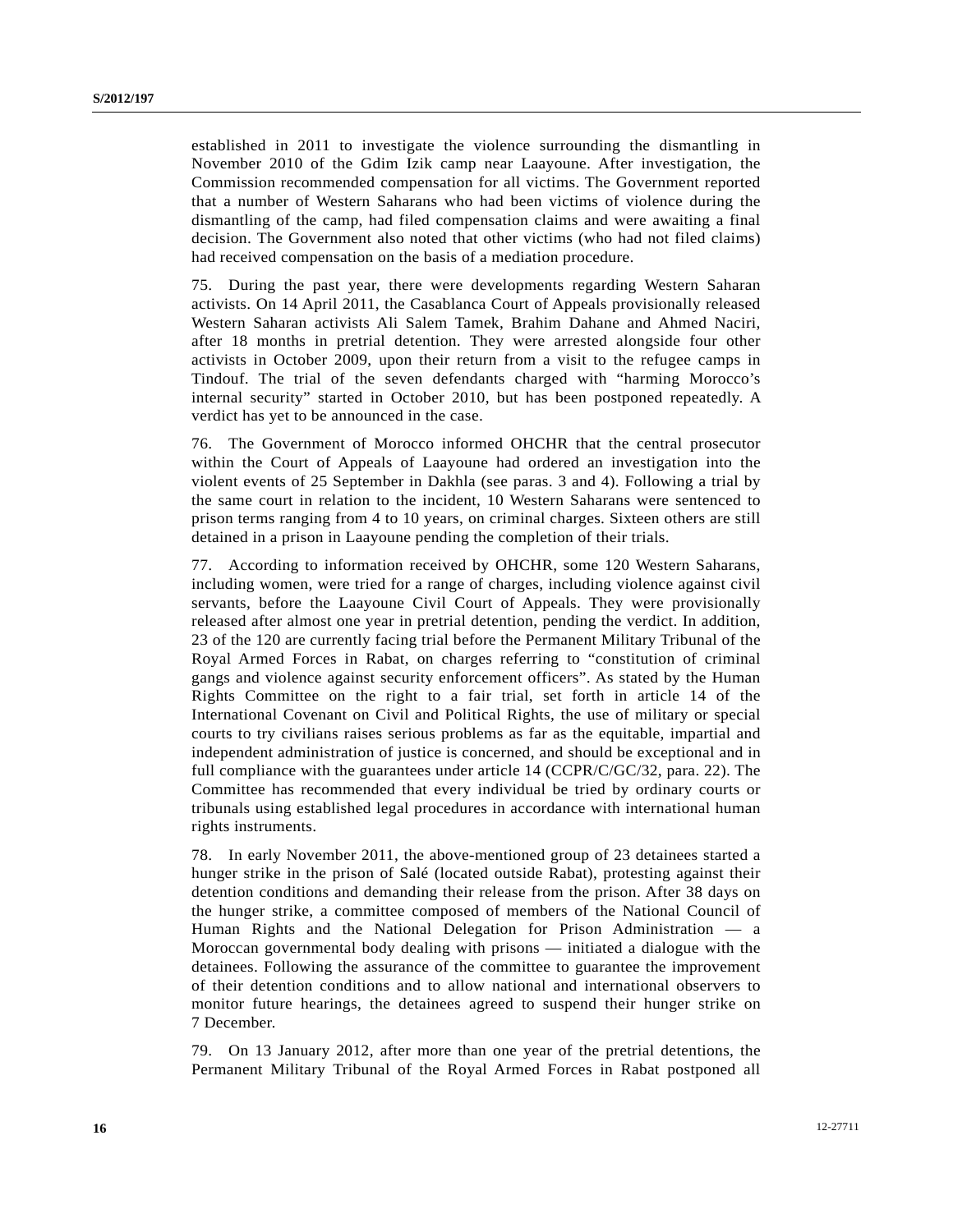further hearings indefinitely, and 2 of the 23 detainees were transferred to a hospital due to critical health conditions. On the same day protests in solidarity with the 23 detainees were reportedly broken up by Moroccan security forces in Laayoune.

80. In November 2011, in its consideration of Morocco's fourth periodic report, the Committee against Torture expressed concern about the alleged use of excessive force by Moroccan law enforcement officers and security personnel. The Committee also raised concern about alleged cases of arbitrary arrest and detention, detention in secret places, torture and ill-treatment, the extraction of confessions under torture and excessive use of force.

81. During the reporting period, OHCHR received allegations of poor detention conditions in the prison of Salé. In addition, alleged acts of torture and degrading treatment in the custody of police forces have been reported to the Prosecutor's Office. It remains unclear as to whether or not investigations into violations by law enforcement personnel have been initiated.

82. While Morocco has not yet formally extended a standing invitation to all special procedures, three were engaged during the reporting period. In the context of her official visit to Morocco, the independent expert in the field of cultural rights visited Dakhla on 14 September 2011. She recommended that measures limiting the cultural rights of the population of Western Sahara should be immediately revoked, and reported that a number of Saharawi had been unable to give their children Hassani names. On 24 February 2012, the Government of Morocco confirmed that the visits to Morocco and Western Sahara by the Special Rapporteur on torture and other cruel, inhuman or degrading treatment or punishment would be conducted from 15 to 22 September 2012.

83. From 13 to 20 February 2012, the Working Group on Discrimination against Women in Law and in Practice conducted an official visit to Morocco. Owing to time and logistical constraints, the Working Group was unable to travel to Laayoune or Dakhla in Western Sahara.

84. It is too early to assess the full impact of the Human Rights Council monitoring mechanisms in this context, although some limitations are apparent due to the scope of the remit and structure of engagement by special procedures, which preclude sustained and comprehensive monitoring. There are currently 36 thematic special procedures mandates that address a wide range of human rights issues. Each has a mandate to report and advise on human rights from the individual thematic perspective. Each covers the situation in all States Members of the United Nations and each conducts visits to two or three States annually.

# **V. African Union**

85. MINURSO continued its cooperation with the observer delegation of the African Union, led by its Senior Representative, Ambassador Yilma Tadesse, of Ethiopia. I wish to reiterate my appreciation of the African Union for its contribution. MINURSO continued to support the African Union delegation in Laayoune, with logistics and administrative assistance drawn from its existing resources.

86. On 3 and 4 September 2011, my Special Representative attended a high-level meeting in Cairo, organized by the African Union, where common strategies and enhanced cooperation towards advancing peace in Africa were discussed. The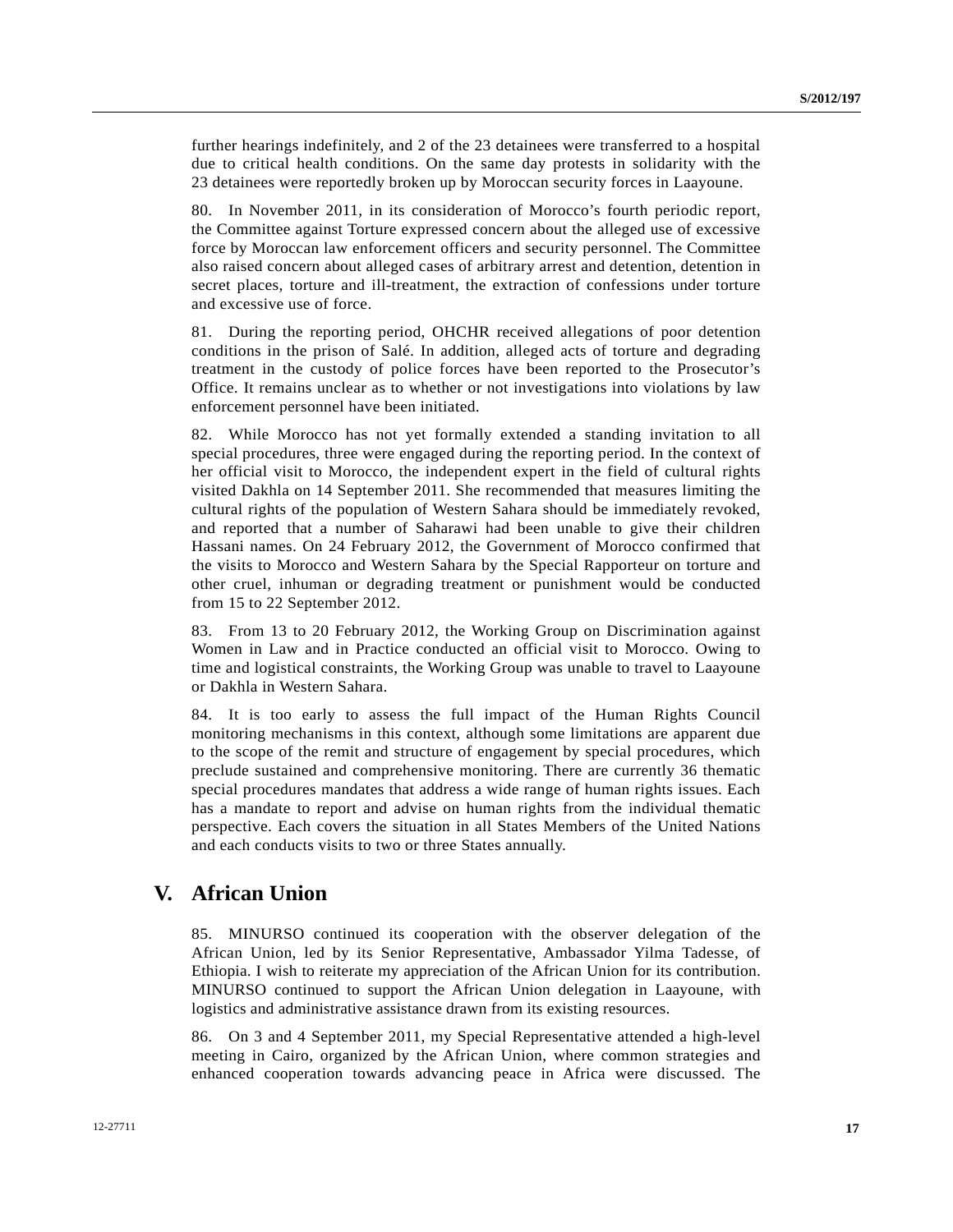meeting followed up that held in Cairo from 26 to 28 August 2010, jointly organized by the United Nations and the African Union.

# **VI. Financial aspects**

87. The General Assembly, by its resolution 65/304, appropriated the amount of \$61.4 million for the maintenance of MINURSO for the period 1 July 2011 to 30 June 2012. Should the Security Council decide to extend the mandate of MINURSO beyond 30 April 2012, the cost of maintaining the Mission until 30 June 2012 would be limited to the amounts approved by the General Assembly. The proposed budget for MINURSO for the period 1 July 2012 to 30 June 2013 in the amount of \$58.7 million (exclusive of budgeted voluntary contributions in kind) has been submitted to the General Assembly for consideration during the second part of its resumed sixty-sixth session.

88. As at 19 March 2012, unpaid assessed contributions to the Special Account for MINURSO amounted to \$46.8 million. The total outstanding assessed contributions for all peacekeeping operations as at that date amounted to \$2,440.3 million.

89. As at 19 March 2012, amounts owed to troop contributors totalled \$0.43 million. Reimbursement of troop and contingent-owned equipment costs have been made for the period up to February 2011 and October 2010, respectively, due to insufficiency of cash in the special account of the Mission.

## **VII. Challenges to the Mission's operations**

90. In its resolution 1979 (2011), in which it renewed the mandate of MINURSO until 30 April 2012, the Security Council requested that, in my next report, I examine the existing challenges to MINURSO operations, reflecting on the situation on the ground. The challenges fall into three categories: those related to the mandate, military and substantive civilian activities, and the security conditions.

91. In terms of the Mission's mandate, the principal purpose of establishing MINURSO was to organize and supervise a referendum on Western Sahara's selfdetermination and, as a supportive function, to monitor the ceasefire between the parties and maintain the military status quo. The stalled political process has meant that MINURSO has not been able to implement a referendum or continue organizational preparations for the transition process. The MINURSO mandate is thus de facto restricted to monitoring the ceasefire, and since the original mandate anticipated an imminent referendum, the Security Council's instructions on ceasefire monitoring were general in nature.

92. The complete suspension of referendum activities in 2003, combined with the diminished international profile of the conflict and changes in the operational environment, have encouraged the parties to develop their own, not always compatible, interpretations of the Mission's mandate. Morocco favours a narrower military peacekeeping operation, while Frente Polisario expects broader monitoring of the welfare of the population and inclusion of a human rights mechanism as in other peacekeeping missions. Such divergent interpretations have led to an approach to the Mission which has, over time, eroded the Mission's authority, weakened MINURSO functions and brought about deviations from standard peacekeeping practices.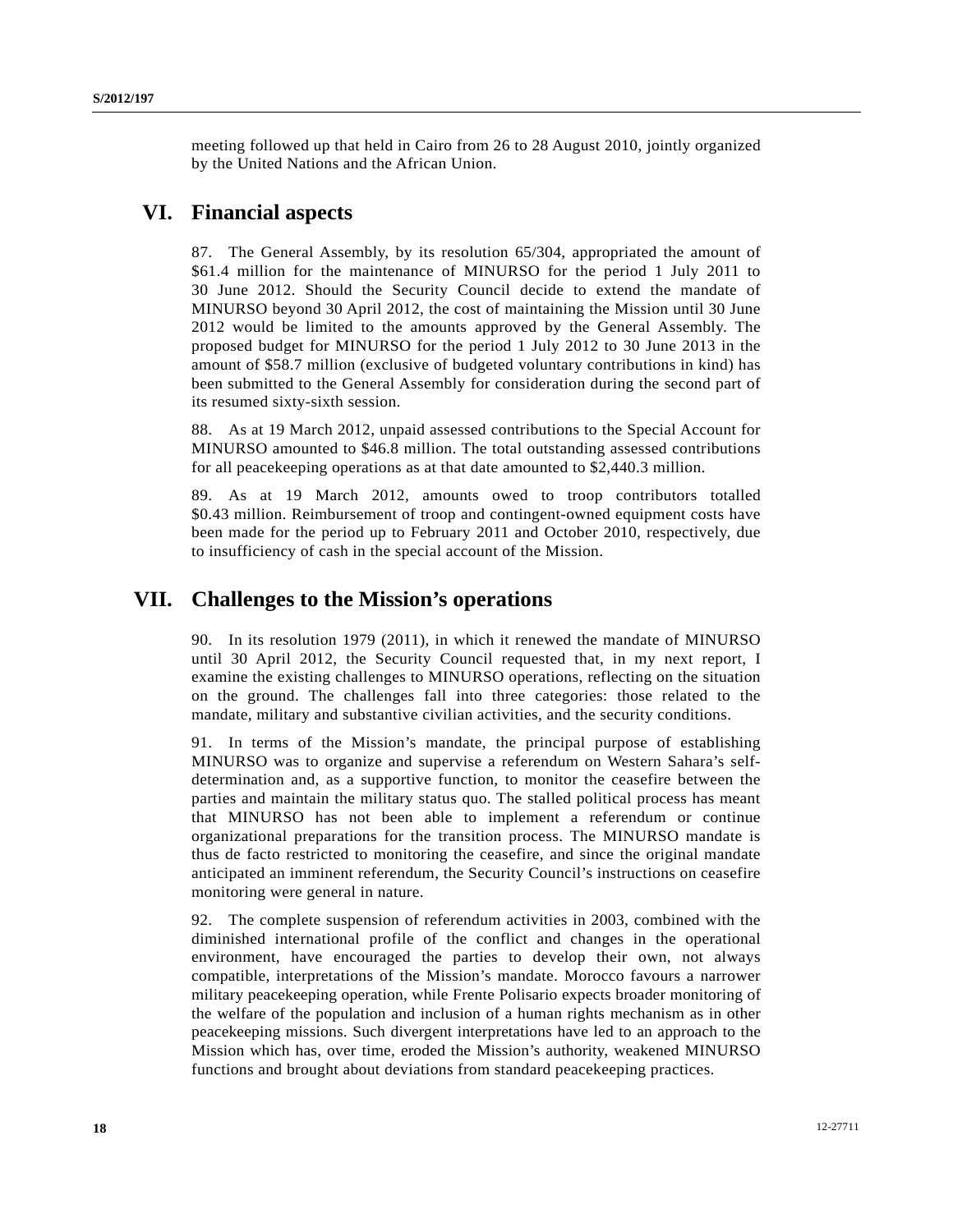93. Challenges related to the military and substantive civilian activities of MINURSO are also grounded in derogations from generally accepted peacekeeping principles, norms and practices. For example, the requirement that MINURSO vehicles display Moroccan diplomatic licence plates and Moroccan flags around MINURSO headquarters create an appearance that raises doubts about the neutrality of the Mission.

94. Military monitoring and reporting of violations suffer from the lack of precise ceasefire terms and the Mission's lack of authority to prevent or rectify non-compliance. Military agreement No. 1, agreed by each side in 1997 and 1998, regulates military equipment, new defensive construction and deployments in the restricted areas adjoining the berm in order to maintain the 1991 status quo. Neither side fully respects the agreement. Morocco stresses the scope of security threats in the southern reaches of the Territory as justification for non-compliant military measures. Previous Frente Polisario irregularities have been attributed to individual commanders, but seem also to have been utilized as a means of protesting the stalemate in the political process. These factors have undermined the Mission's ability to monitor and report consistently on the situation on the ground, and to uphold the spirit and letter of the ceasefire and military agreements and the deterrent effect of the United Nations international presence.

95. MINURSO is responsible for monitoring, assessing and reporting on local developments affecting or relating to the situation in the Territory, maintenance of the ceasefire, and political and security conditions affecting the peace process led by my Personal Envoy. These standard peacekeeping mission functions provide the Secretariat, the Security Council and my Personal Envoy with information and analysis pertaining to the situation in Western Sahara, especially since MINURSO is the only international presence in the Territory apart from a small UNHCR office that facilitates the confidence-building measures programme. Ideally, MINURSO officers would have unfettered access to the full spectrum of interlocutors west of the berm and in the Tindouf area for these purposes, be they local or national officials, opposition activists or civil society leaders.

96. East of the berm, security of MINURSO personnel is a growing concern affecting operational activities. Threats from the deterioration of security in the Sahel, gaps in regional security coordination, reported arms proliferation from the Libya conflict, and resource shortages for border control and for stronger security measures expose military observers to increased risks. Night patrols have been suspended since the 2008 ambush of Mauritanian troops near Mauritania's border with Western Sahara; MINURSO has also experienced incidents of confrontation with smugglers. Out of concern for the security of MINURSO military observers, Frente Polisario advised MINURSO to limit its movements, following the October 2011 abductions in the Tindouf area. MINURSO and Frente Polisario have put additional security measures in place, though more may be needed depending on further developments and the gravity of security implications.

97. Both parties guarantee MINURSO freedom of movement and access to interlocutors, provided that the parties' forces are treated equally, according to Frente Polisario, and according to Morocco, conditioned by the bounds of established practice. Established practice is at the core of the challenges facing MINURSO operations. It has become increasingly difficult for MINURSO to fulfil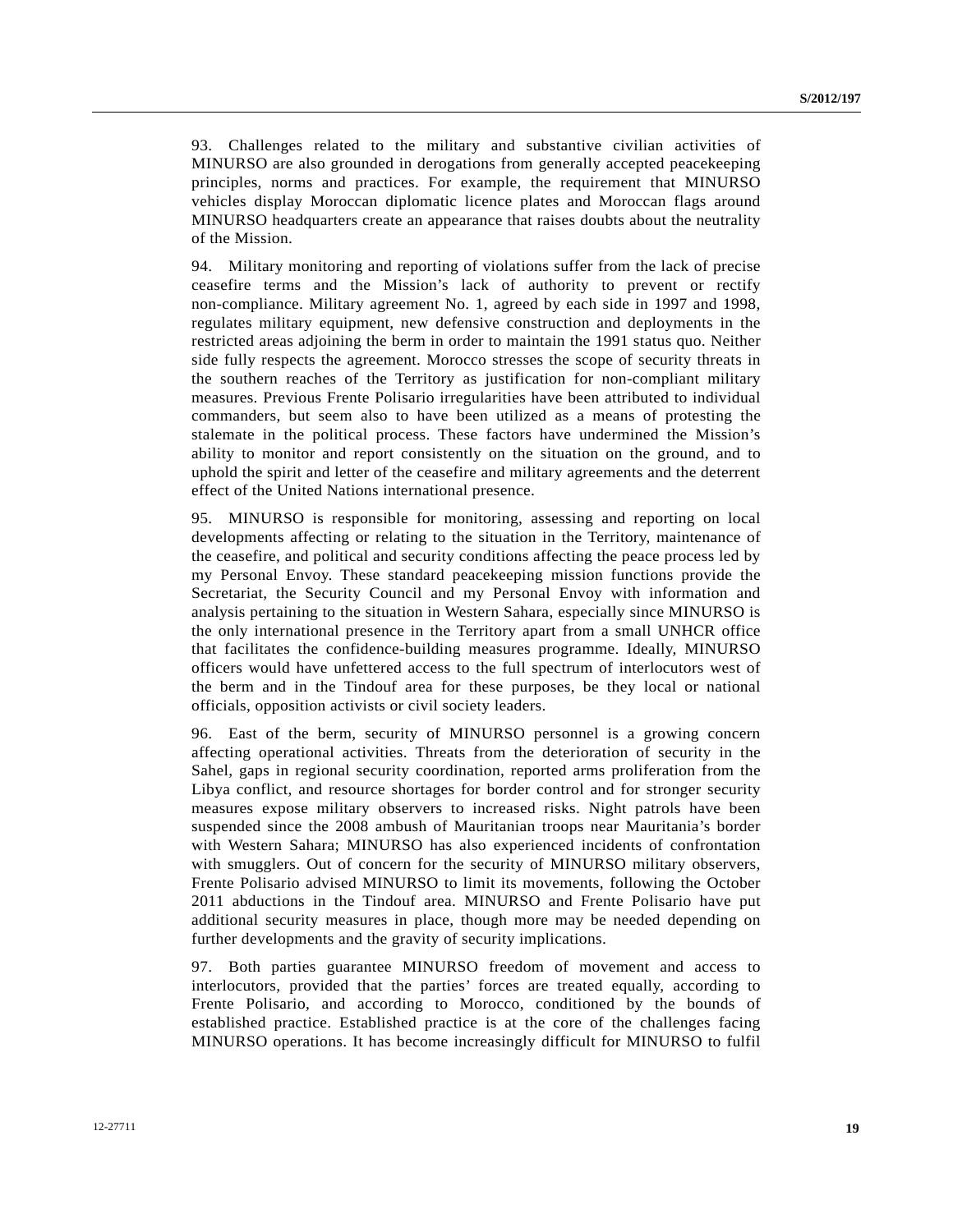mandate implementation requirements in a credible manner, given the constraints that have evolved over time.

# **VIII. Observations and recommendations**

98. During the reporting period, the three rounds of informal talks between the parties, their two meetings on natural resources and confidence-building measures, and the numerous bilateral consultations that my Personal Envoy held with them, confirmed that the parties continue to have the political will to meet, but not as yet to engage in substantive negotiations towards the objective set forth by the Security Council in successive resolutions, namely, "a just, lasting, and mutually acceptable political solution, which will provide for the self-determination of the people of Western Sahara".

99. Each party reads history, the successive resolutions of various United Nations organs, the doctrine and practice of the United Nations, and the domestic, regional and international atmosphere, as well as the consequences of the Arab Spring, as justifying and bolstering its position. The result is positions that present seemingly unbridgeable differences on both the purpose of the negotiating process and the means of satisfying the requirement for self-determination.

100. Frente Polisario argues that Western Sahara is a non-self-governing Territory whose final status must be settled through an exercise of self-determination, as foreseen in Security Council resolutions and defined in General Assembly resolutions. In Frente Polisario's view, the parties must therefore accept the need for several possible options and for a referendum that presents the options to the people of Western Sahara for decision, in line with traditional United Nations doctrine and practice. In addition, Frente Polisario believes that key stakeholders support the positions and that the logic of the Arab Spring requires that the people of Western Sahara enjoy freedom of expression and peaceful assembly to make their views known.

101. Morocco argues that Western Sahara should enjoy advanced autonomy within its sovereignty and that this "compromise" between independence and integration into Morocco is the only solution to the conflict. In Morocco's view, the Council's call for negotiations with "realism and in a spirit of compromise" recognizes Morocco's proposal, and the parties should negotiate the details of autonomy. Furthermore, Morocco believes that current United Nations doctrine and practice allow for self-determination through negotiations and a confirmatory referendum, that important stakeholders support these positions, and that the logic of the Arab Spring has been applied to Western Sahara by extending Morocco's democratic reforms to the Territory.

102. Despite the manner in which the parties read domestic, regional and international developments, it is clear that the environment surrounding the conflict is changing on many levels. Over time, the changes could enable the parties to begin modifying their positions on the purpose of the negotiating process and the means of satisfying the requirement for self-determination. In so doing, they could present new opportunities for a settlement that enjoys the support not only of the parties but also, importantly, of the people of Western Sahara.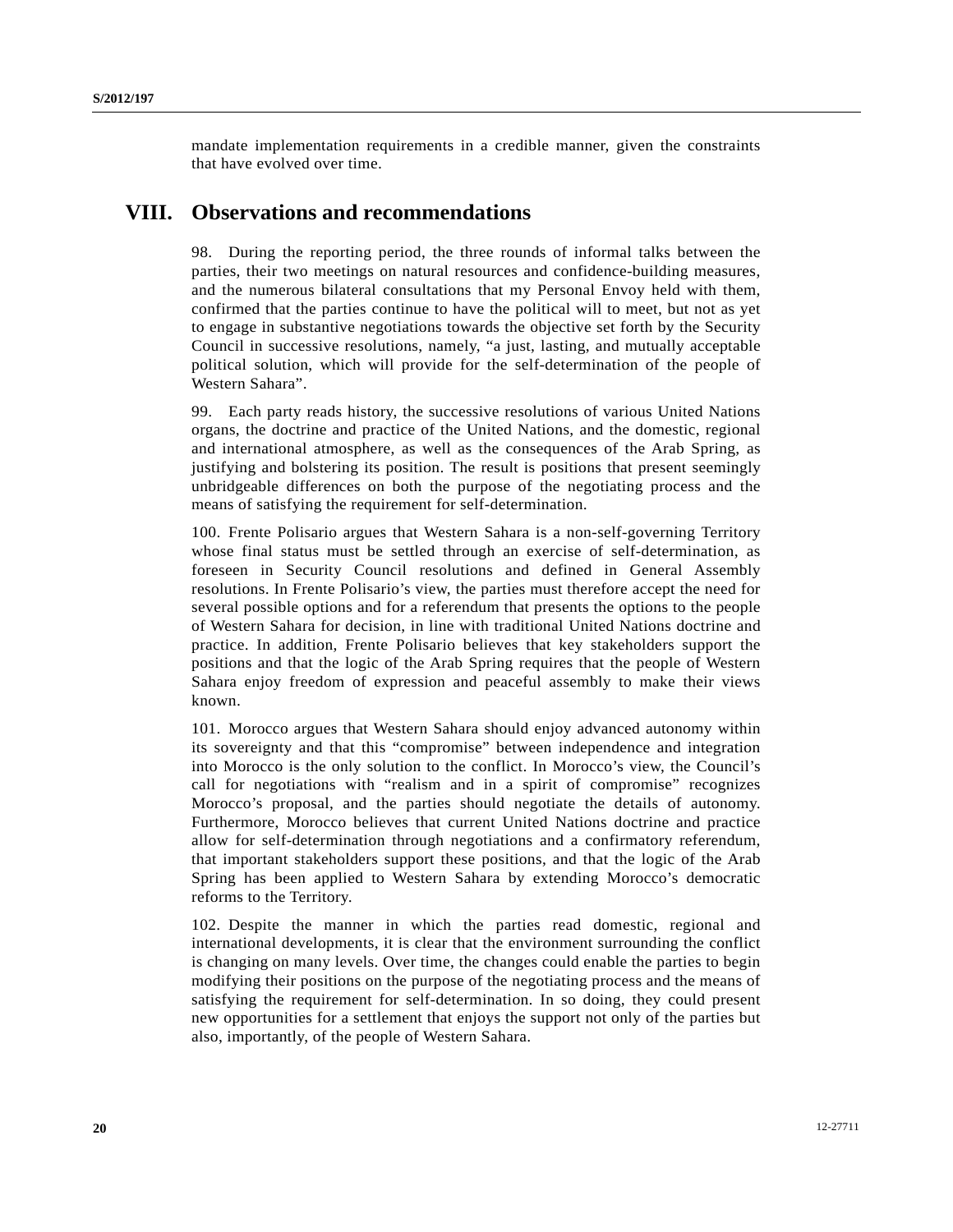103. However, it is also possible that, despite changes in the environment, the parties will continue to hold to their mutually exclusive positions as enshrined in the two proposals presented to the Council in April 2007, with the result that the status quo is likely to persist. The consequences of such a situation would merit close attention in time.

104. Absent a new framework, my Personal Envoy will continue his established pattern of activities, including those outlined in paragraph 120 of my previous report. To that end, he will continue to explore the possibility of convening a group reflecting a cross-section of the people of Western Sahara for consultations and dialogue as a way of generating new ideas to present to the negotiators. In addition, he will explore the possibility of convening a group of respected representatives from the five states of the Arab Maghreb Union for the same purpose, in recognition of the fact that the Western Sahara conflict is North Africa's remaining major dispute.

105. As another means of fostering the development of new ideas, my Personal Envoy will also encourage the parties to facilitate visits by diplomats, legislators, journalists and others to permit the international community to gain a greater understanding of the views of those directly affected by the conflict. Ultimately, any settlement that the parties reach will require the support of the people of Western Sahara for it to be just, lasting and mutually acceptable and if future tensions are to be avoided.

106. As noted in my previous report, addressing human rights issues is also important for the larger resolution of the conflict. All parties have responsibilities to ensure the protection of human rights. Efforts have been undertaken in this regard, but human rights issues continue to be raised with regard to the people of Western Sahara, demonstrating that concerns still exist. It is important that the mechanisms to address the situation, as envisaged in paragraph 121 of my previous report, are given full and immediate effect. Hence, the efforts noted require further and more focused engagement with the situation in Western Sahara and the camps.

107. I welcome the anticipated family visit capacity expansion to increase the number of refugees and their family members, divided by the conflict for many years, who can benefit from the programme, and recommend an increase of six MINURSO police officers to support the expansion. I also note the successful inter-Saharan cultural seminar, and the parties' commitment to continue constructive cooperation with UNHCR in the effort to alleviate the divisive effects of the conflict. I would also like to thank Algeria and Mauritania for their support of the humanitarian family visit programme.

108. I am pleased to note the progress made in the clearance of landmines and explosive ordnances of war and the decrease in mine accidents recorded since my previous report. These invaluable activities contribute directly and positively to the safety of the civilian population as well as of United Nations personnel. I also note the positive reception and constructive discussions held by each party with the United Nations Mine Action Service on the implementation of International Mine Action Standards on both sides of the berm. To sustain this vital work, I call upon donors to support the efforts of the parties and of MINURSO in order to take advantage of the progress and investments made to date.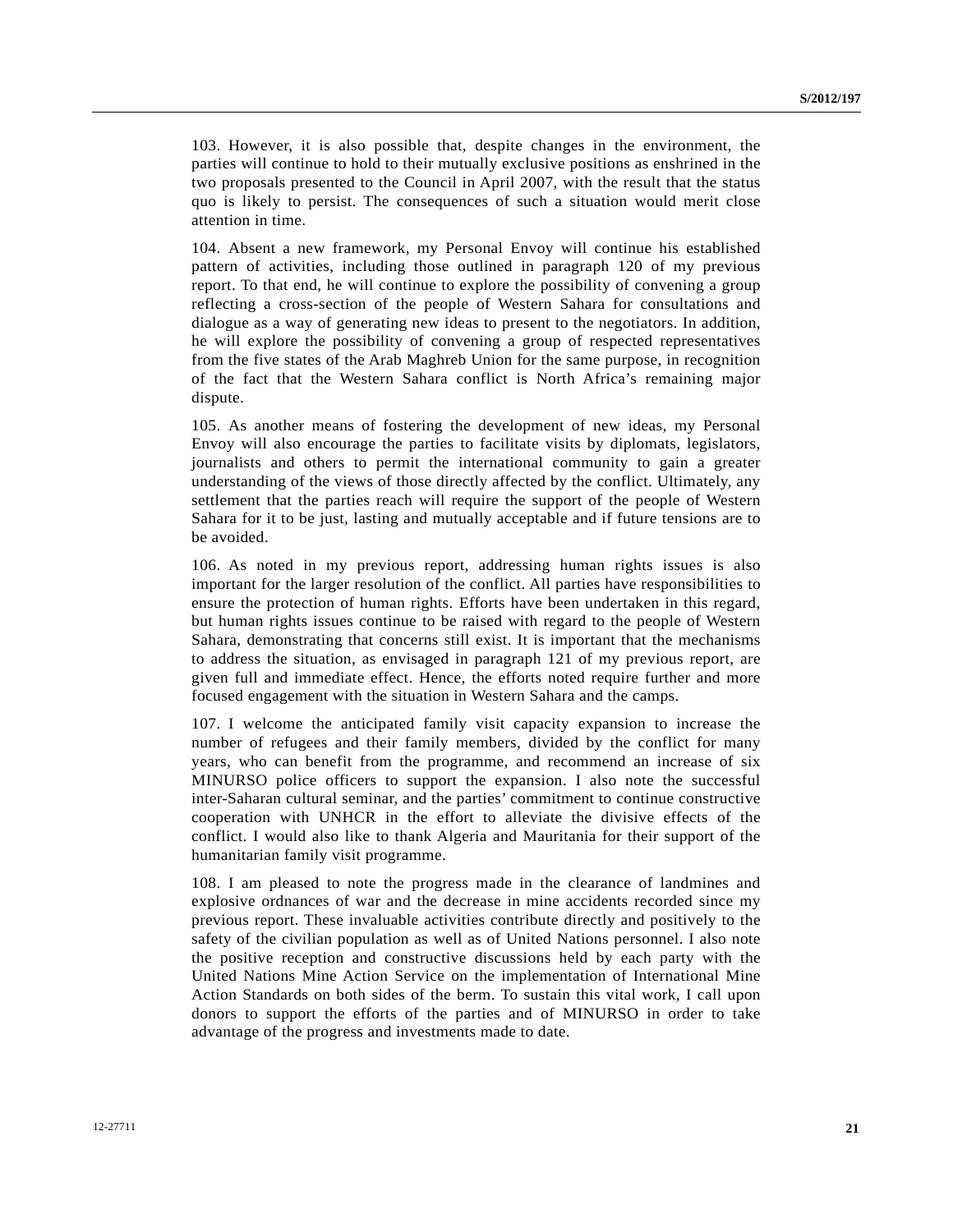109. At present, the main tasks of MINURSO comprise monitoring of the ceasefire agreement between the parties; reporting on the military activities of both sides and on developments in and affecting the Territory; demining activities; and the provision of logistic support to the UNHCR confidence-building measures programme. Within the constraints in which it operates, MINURSO has maintained its ceasefire monitoring function, and its presence on the ground has played an important role in deterring the parties from breaking the ceasefire agreement or resuming hostilities. It has made good progress in demining, clearing vast areas of the Territory and effectively facilitating the family exchange visits under UNHCR auspices.

110. In monitoring the ceasefire agreement, the MINURSO military observers contend with a range of situational and capacity challenges in the course of their duties. They monitor a total area of  $104,000 \text{ km}^2$  and, within it, the berm of 1,600 km. Lacking the capability to cover the entire  $266,000 \text{ km}^2$  of the Territory, the military observers now focus their main monitoring efforts on the berm and the restricted areas on either side, through ground patrols and air reconnaissance, in order to observe and report on compliance with the ceasefire under the terms of military agreement No. 1. The military observers perform a number of related tasks that are equally critical to the deterrence role of the Mission, in order to assure each side of the other's non-aggressive intentions and to resolve issues or tensions when they arise. They investigate and verify violations of military agreement No. 1 and respond to requests concerning prohibited activities and notifications of permissible activities from both parties. In addition, the military observers investigate, to the best of their abilities, the allegations of one side against the other and ensure that each side is duly informed of the conclusions.

111. The Mission's ability to fully monitor and assess the situation in the Territory and to interact with the full spectrum of interlocutors is essential, as illustrated in the context of the violence in Dakhla following a sports event. I regret the loss of life in the ensuing clashes on 25 September and am concerned by the evidence of simmering community tensions in the western part of Territory, another consequence of the absence of a peace agreement between Morocco and Frente Polisario, and the continuing status quo in Western Sahara. I am equally concerned by the deterioration of security conditions in the region, which expose the military observers east of the berm to uncertain risk. I express my sympathy to the humanitarian workers abducted from Tindouf and their families and appeal for the victims' immediate and unconditional release.

112. I have outlined a series of challenges in the present report, which demonstrate that MINURSO is unable to exercise fully its peacekeeping monitoring, observation and reporting functions or avail of the authority to reverse the erosion of its mandate implementation capabilities on its own. I seek the Council's support to sustain the peacekeeping instrument, as it was intended to operate, for three critical purposes: (a) as an instrument of stability in the event that the political stalemate continues; (b) as a mechanism to support implementation of successive Security Council resolutions related to the mandate of MINURSO (United Nations Mission for the Referendum in Western Sahara); and (c) to provide independent information on conditions on the ground to the Secretariat, the Security Council and the international community. A United Nations operation on which both parties rely, which is able to function as a neutral arbiter between the sides and as a solid deterrent to further changes in the military status quo, would return MINURSO operations to the norms and standards expected of contemporary peace operations.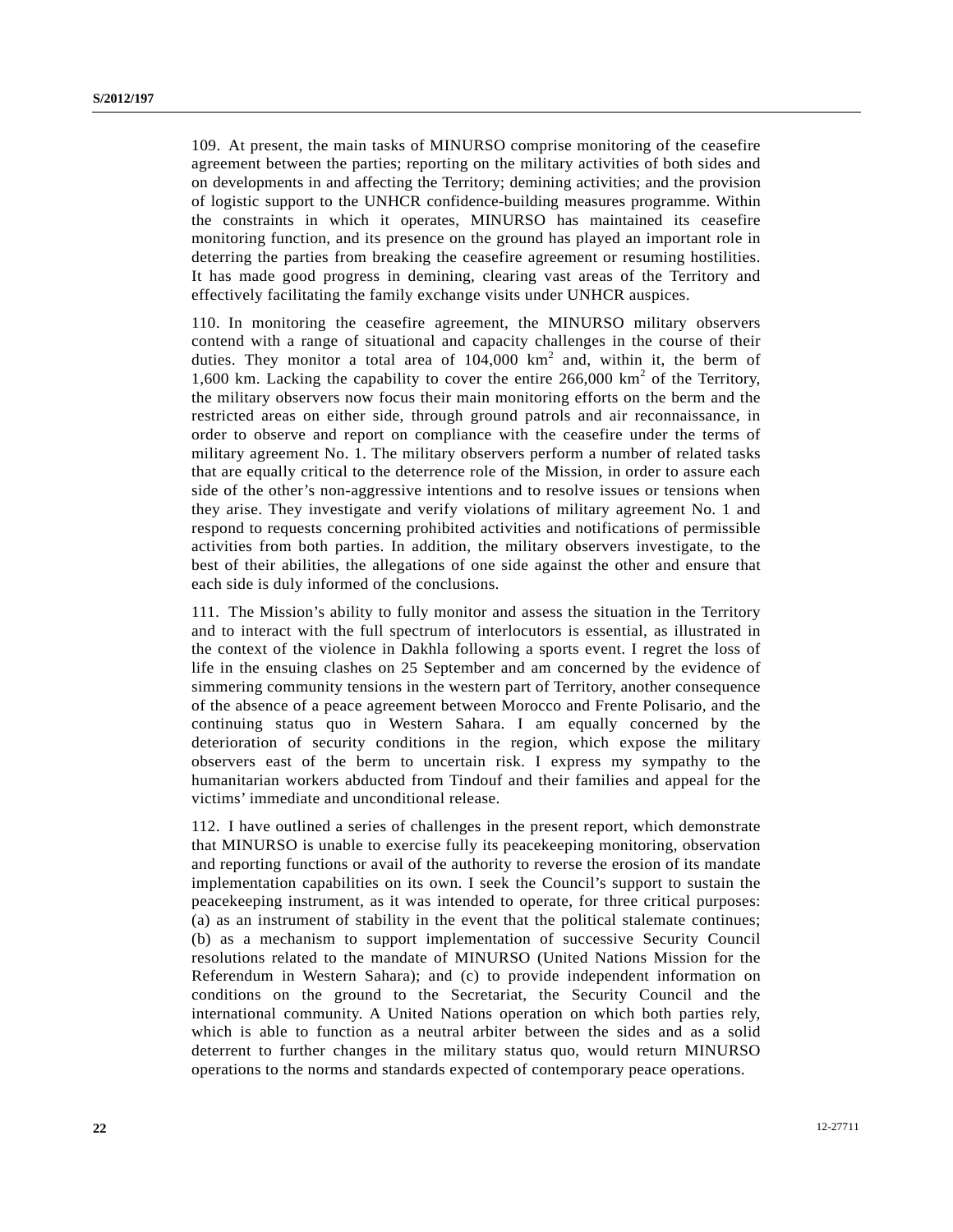113. As a guarantor for the stability of the ceasefire, and as a visible commitment of the international community to achieve a resolution of the conflict, I believe that the presence of MINURSO remains relevant. I therefore recommend an increase of 15 military observers to bolster its monitoring capacities. In the light of the challenges described in the present report, I seek the assistance of the Security Council in reasserting the mandated role of MINURSO, upholding peacekeeping standards and United Nations neutrality, and ensuring that the minimum conditions for the successful operation of the Mission are met. I call on both parties, Morocco and Frente Polisario, to cooperate fully with MINURSO in achieving these objectives. In this context, and in the light of the continuing efforts of my Personal Envoy, I recommend that the Security Council extend the mandate of MINURSO for a further 12 months, until 30 April 2013.

114. In conclusion, I wish to thank Christopher Ross, my Personal Envoy, for his tireless diligence in working with the parties towards a just and lasting and mutually acceptable political solution that will provide for the self-determination of the people of Western Sahara. I also thank my Special Representative in Western Sahara, Hany Abdel-Aziz, as well as Major General Abdul Hafiz of Bangladesh, who assumed his duties as MINURSO Force Commander on 24 July 2011, for their able and dedicated leadership of MINURSO. I wish to thank the former MINURSO Force Commander, Major General Jingmin Zhao of China, who returned home on 10 April 2011 after a distinguished tenure in Western Sahara. Finally, I also thank the women and men of MINURSO for the work they are performing in difficult circumstances, to fulfil the Mission's mandate.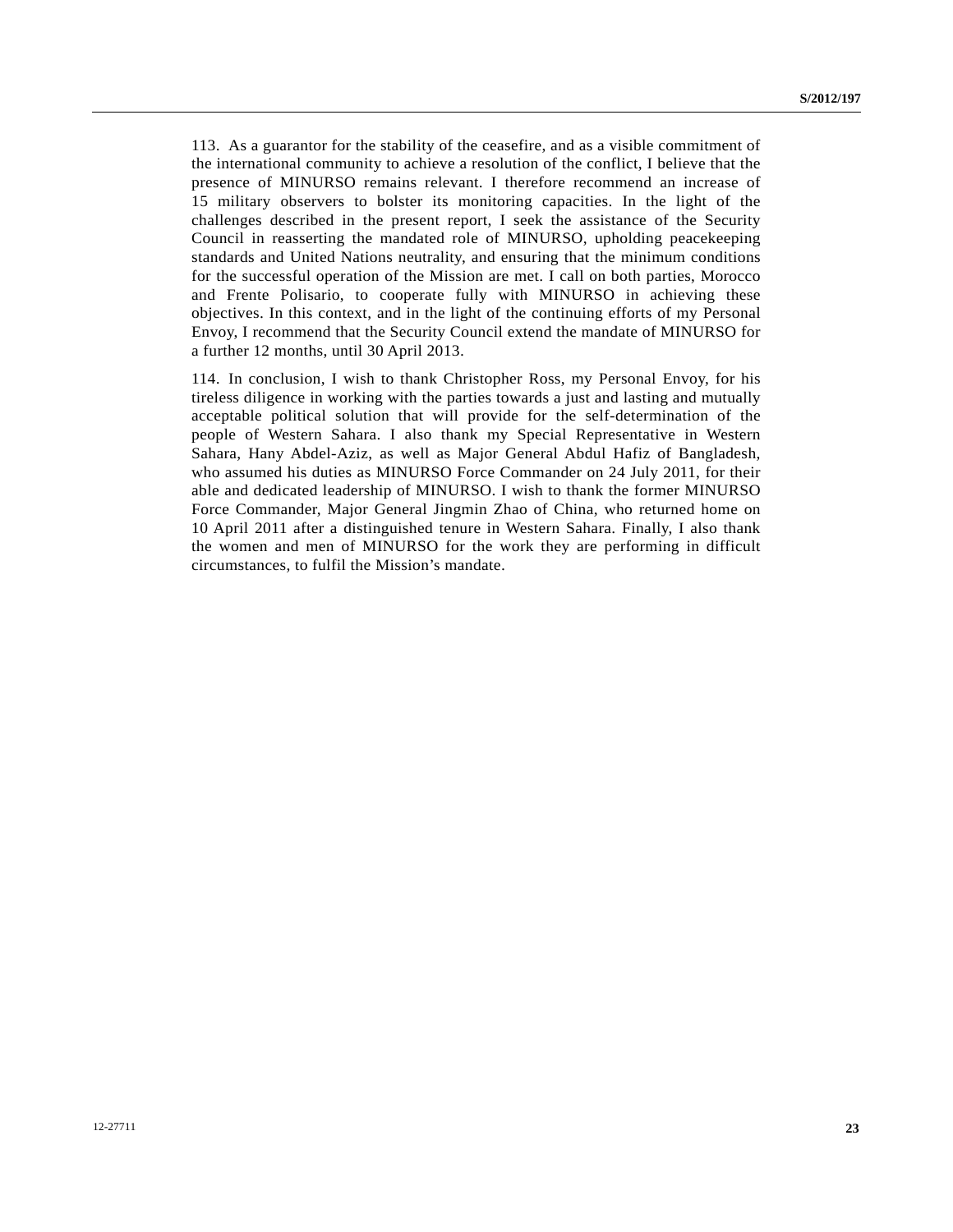## **Annex**

# **United Nations Mission for the Referendum in Western Sahara**

### **Contributions as at 31 March 2012**

| Country                   | Military observers <sup>a</sup> | Troops <sup>a</sup> | Civilian police <sup>b</sup> | <b>Total</b>            |
|---------------------------|---------------------------------|---------------------|------------------------------|-------------------------|
| Argentina                 | 3                               | $\boldsymbol{0}$    | $\boldsymbol{0}$             | 3                       |
| Austria                   | $\sqrt{2}$                      | $\boldsymbol{0}$    | $\boldsymbol{0}$             | $\boldsymbol{2}$        |
| Bangladesh                | 9                               | 20                  | $\boldsymbol{0}$             | 29                      |
| <b>Brazil</b>             | 10                              | $\mathbf{0}$        | $\overline{0}$               | 10                      |
| Chad                      | $\overline{0}$                  | $\mathbf{0}$        | $\mathbf{1}$                 | 1                       |
| China                     | $\overline{7}$                  | $\overline{0}$      | $\boldsymbol{0}$             | $\overline{7}$          |
| Croatia                   | 6                               | $\boldsymbol{0}$    | $\boldsymbol{0}$             | 6                       |
| Djibouti                  | $\overline{c}$                  | $\boldsymbol{0}$    | $\boldsymbol{0}$             | $\boldsymbol{2}$        |
| Egypt                     | 23                              | $\mathbf{0}$        | $\mathbf{1}$                 | 24                      |
| El Salvador               | 3                               | $\boldsymbol{0}$    | $\boldsymbol{0}$             | 3                       |
| France                    | 13                              | $\boldsymbol{0}$    | $\boldsymbol{0}$             | 13                      |
| Ghana                     | $10\,$                          | $\tau$              | $\boldsymbol{0}$             | 17                      |
| Guinea                    | 5                               | $\boldsymbol{0}$    | $\boldsymbol{0}$             | 5                       |
| Honduras                  | 12                              | $\boldsymbol{0}$    | $\boldsymbol{0}$             | 12                      |
| Hungary                   | 6                               | $\mathbf{0}$        | $\overline{0}$               | 6                       |
| Ireland                   | 3                               | $\overline{0}$      | $\mathbf{0}$                 | 3                       |
| Italy                     | 5                               | $\overline{0}$      | $\mathbf{0}$                 | 5                       |
| Jordan                    | $\boldsymbol{0}$                | $\boldsymbol{0}$    | $\overline{c}$               | $\boldsymbol{2}$        |
| Malawi                    | 3                               | $\boldsymbol{0}$    | $\boldsymbol{0}$             | 3                       |
| Malaysia                  | 12                              | $\boldsymbol{0}$    | $\boldsymbol{0}$             | 12                      |
| Mongolia                  | $\overline{4}$                  | $\boldsymbol{0}$    | $\boldsymbol{0}$             | $\overline{\mathbf{4}}$ |
| Nepal                     | 5                               | $\boldsymbol{0}$    | $\boldsymbol{0}$             | 5                       |
| Nigeria                   | $\,$ 8 $\,$                     | $\boldsymbol{0}$    | $\boldsymbol{0}$             | 8                       |
| Pakistan                  | 11                              | $\boldsymbol{0}$    | $\boldsymbol{0}$             | 11                      |
| Paraguay                  | 5                               | $\mathbf{0}$        | $\overline{0}$               | 5                       |
| Poland                    | $\mathbf{1}$                    | $\mathbf{0}$        | $\overline{0}$               | 1                       |
| Republic of Korea         | $\overline{4}$                  | $\overline{0}$      | $\overline{0}$               | $\overline{\mathbf{4}}$ |
| <b>Russian Federation</b> | 18                              | $\boldsymbol{0}$    | $\mathbf{0}$                 | 18                      |
| Sri Lanka                 | 3                               | $\boldsymbol{0}$    | $\mathbf{0}$                 | 3                       |
| Uruguay                   | $\mathbf{1}$                    | $\mathbf{0}$        | $\mathbf{0}$                 | 1                       |
| Yemen                     | 9                               | $\boldsymbol{0}$    | $\,1$                        | 10                      |
| <b>Total</b>              | 203                             | 27                  | 5                            | $235^{\circ}$           |

<sup>a</sup> Authorized strength is 231, including the Force Commander.<br>
<sup>b</sup> Authorized strength is 6.<br>
<sup>c</sup> Actual strength on the ground, for military and civilian police, including the Force Commander.